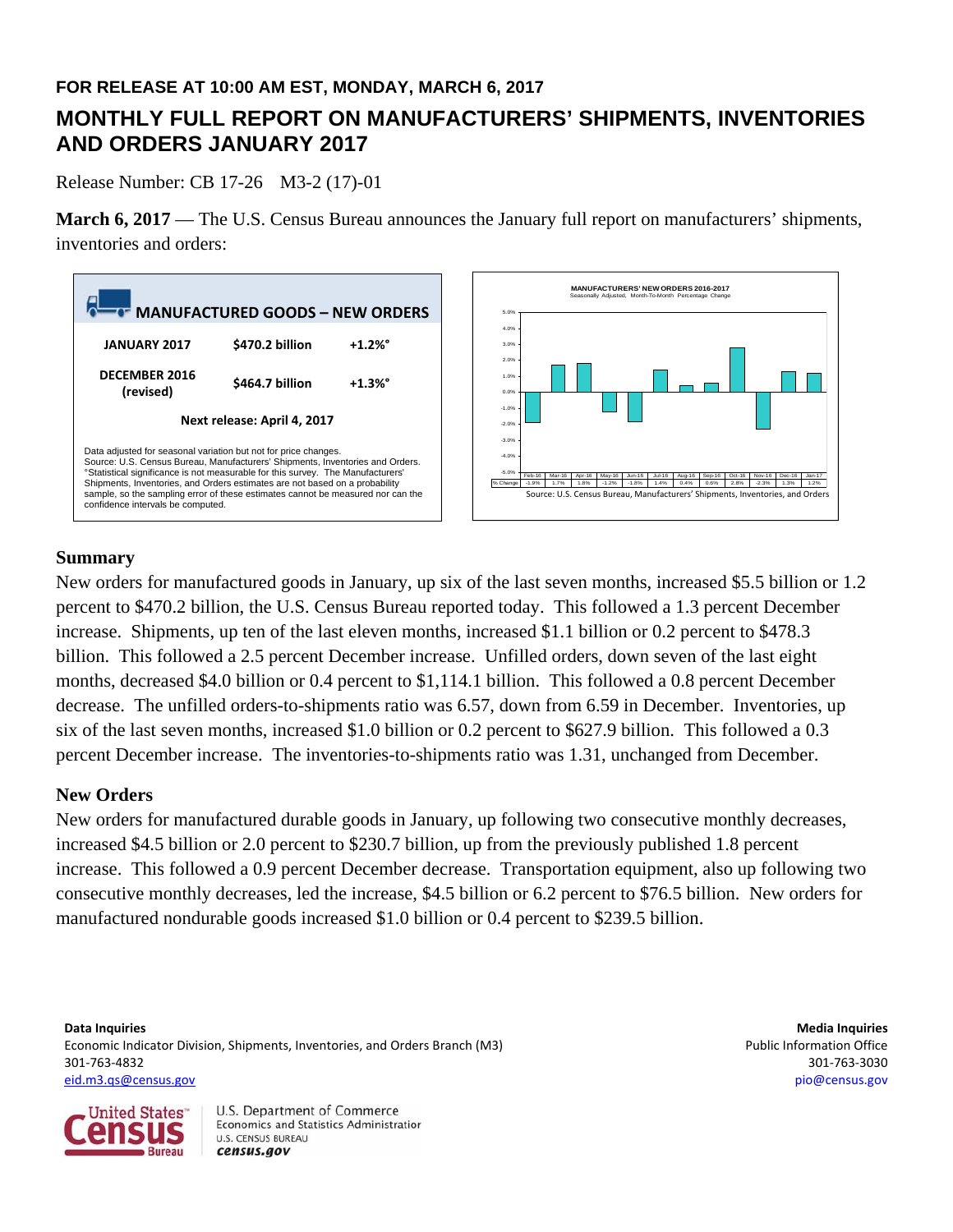## **Shipments**

Shipments of manufactured durable goods in January, up four of the last five months, increased \$0.1 billion or virtually unchanged to \$238.8 billion, up from the previously published 0.1 percent decrease. This followed a 1.7 percent December increase. Fabricated metal products, up six of the last seven months, drove the increase, \$0.4 billion or 1.3 percent to \$31.4 billion. Shipments of manufactured nondurable goods, up ten of the last eleven months, increased \$1.0 billion or 0.4 percent to \$239.5 billion. This followed a 3.4 percent December increase. Petroleum and coal products, up five of the last six months, drove the increase, \$1.1 billion or 2.4 percent to \$45.3 billion.

## **Unfilled Orders**

Unfilled orders for manufactured durable goods in January, down seven of the last eight months, decreased \$4.0 billion or 0.4 percent to \$1,114.1 billion, virtually unchanged from the previously published decrease. This followed a 0.8 percent December decrease. Transportation equipment, also down seven of the last eight months, drove the decrease, \$5.4 billion or 0.7 percent to \$753.1 billion.

## **Inventories**

Inventories of manufactured durable goods in January, up two of the last three months, increased \$0.3 billion or 0.1 percent to \$384.1 billion, up from the previously published virtually unchanged increase. This followed a 0.1 percent December decrease. Computers and electronic products, up three of the last four months, drove the increase, \$0.4 billion or 0.9 percent to \$42.9 billion. Inventories of manufactured nondurable goods, up five of the last six months, increased \$0.8 billion or 0.3 percent to \$243.8 billion. This followed a 0.9 percent December increase. Petroleum and coal products, also up five of the last six months, drove the increase, \$0.8 billion or 2.8 percent to \$30.3 billion. By stage of fabrication, January materials and supplies increased 0.4 percent in durable goods and decreased 0.2 percent in nondurable goods. Work in process increased 0.1 percent in durable goods and 0.5 percent in nondurable goods. Finished goods decreased 0.4 percent in durable goods and increased 0.6 percent in nondurable goods.

The Advance Report on durable goods for February is scheduled for release on March 24, 2017 at 8:30 a.m. EDT and the Full Report on April 4, 2017 at 10:00 a.m. EDT. View the full schedule in the Economic Briefing Room: <www.census.gov/economic-indicators/>. The full text and tables of this release can be found at <www.census.gov/m3>.

**Data Inquiries Media Inquiries** Economic Indicator Division, Shipments, Inventories, and Orders Branch (M3) **Public Information Office** 301‐763‐4832 301‐763‐3030 eid.m3.qs@census.gov pio@census.gov

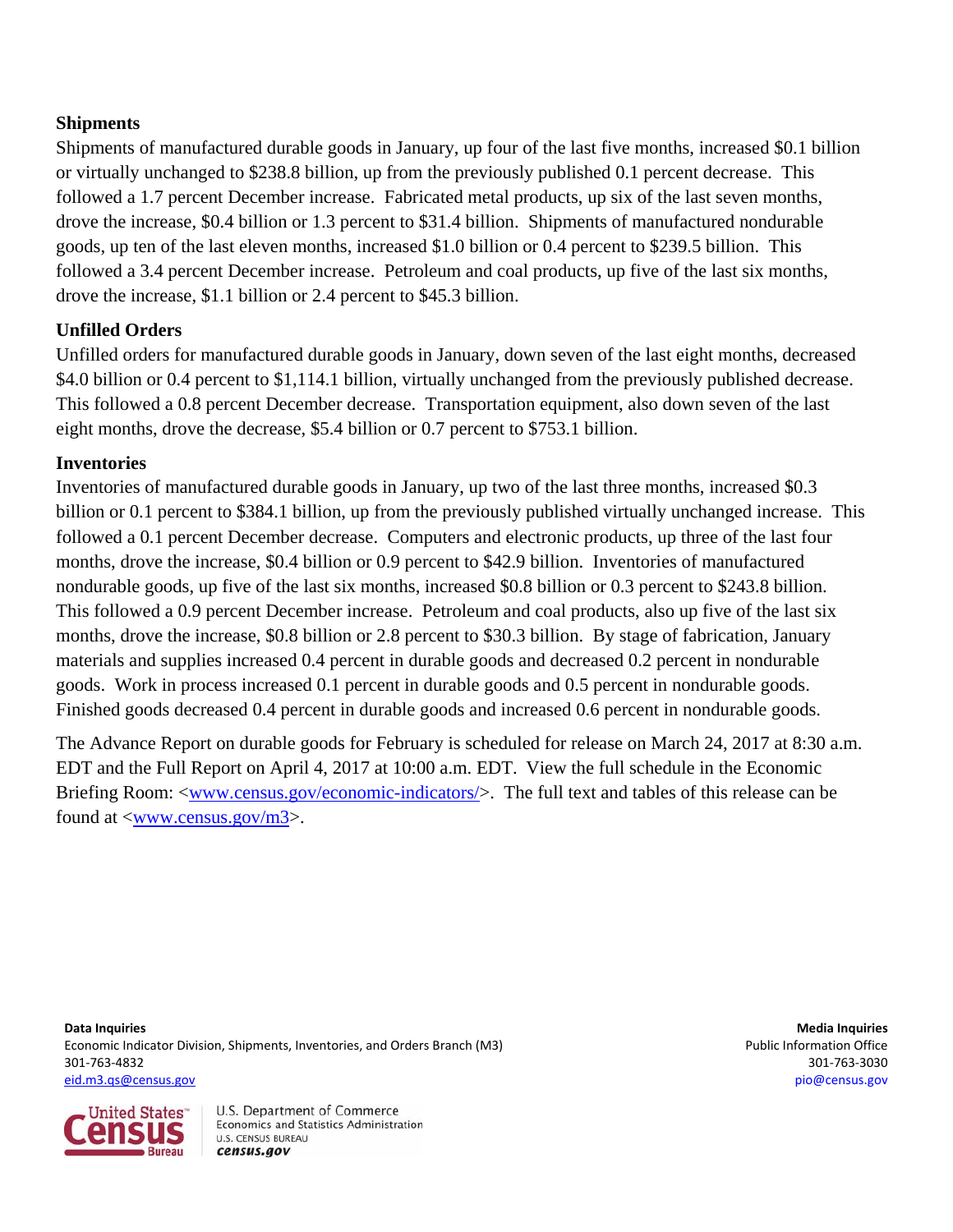## **EXPLANATORY NOTES**

Figures in text are adjusted for seasonality, but not for inflation. Figures on new and unfilled orders exclude data for semiconductor manufacturing.

"Virtually unchanged" indicates that the change is less than 0.05 percent for a percent increase or decrease.

With the release of the January 2017 Advance Report on Durable Goods Manufacturers' Shipments, Inventories and Orders on February 27, 2017, the presentation of the release has changed. The text portion of the release has been removed from Excel and reformatted. The layout and format of the tables have changed, though some explanatory notes may move to the text portion of the document. The full text and tables are available as a PDF, with the tables available separately in Excel.

## **Description of the survey**

This report is compiled from results of the U.S. Census Bureau's Manufacturers' Shipments, Inventories, and Orders (M3) survey, which is a voluntary survey authorized by Title 13 of the United States Code. This survey provides statistics on a calendar-month basis for manufacturers' value of shipments, new orders (net of cancellations), end-of-month order backlog (unfilled orders), end-of-month total inventory (at current cost or market value), and inventories by stage of fabrication (materials and supplies, work-in-process, and finished goods). Data published from the M3 survey are based on a panel of approximately 4,800 reporting units that represent approximately 3,000 companies and provide an indication of month-to-month change for the Manufacturing Sector. These reporting units may be divisions of diversified large companies, large homogenous companies, or single-unit manufacturers in 92 industry categories, which are combined into 65 publication levels due to the small monthly panel size. The survey methodology assumes that the month-tomonth changes of the total operations of the reporting units in the M3 panel effectively represent the monthto-month movements of all establishments that make up the category.The companies for which shipments data are currently reported or imputed in the M3 survey represent approximately 61 percent of the total value of shipments for manufacturing establishments in the 2012 Economic Census, and these companies include almost two-thirds of the manufacturing companies with \$500 million or more in shipments in the 2012 Economic Census. The companies for which shipments data are currently reported in the M3 survey represent approximately 54 percent of the total value of shipments for manufacturing establishments in the 2012 Economic Census. Statistics based on the M3 panel differ from the results that would be obtained from a complete enumeration of all manufacturing companies. The M3 panel is not based on a probability sample; therefore, the sampling errors that are normally provided with sample surveys cannot be measured. Nonsampling errors are attributable to many sources. The use of company or divisional reports to estimate the monthly change for establishments is one source of nonsampling error. The use of primarily large companies to represent the month-to-month movement of all companies is another potential source. Any corrections will be published in the full report. Corrections received after the full report will be released in the next month's advance report. Any revisions made later than two months will be reflected in the annual

**Data Inquiries Media Inquiries** Economic Indicator Division, Shipments, Inventories, and Orders Branch (M3) **Public Information Office** 301‐763‐4832 301‐763‐3030 eid.m3.qs@census.gov pio@census.gov

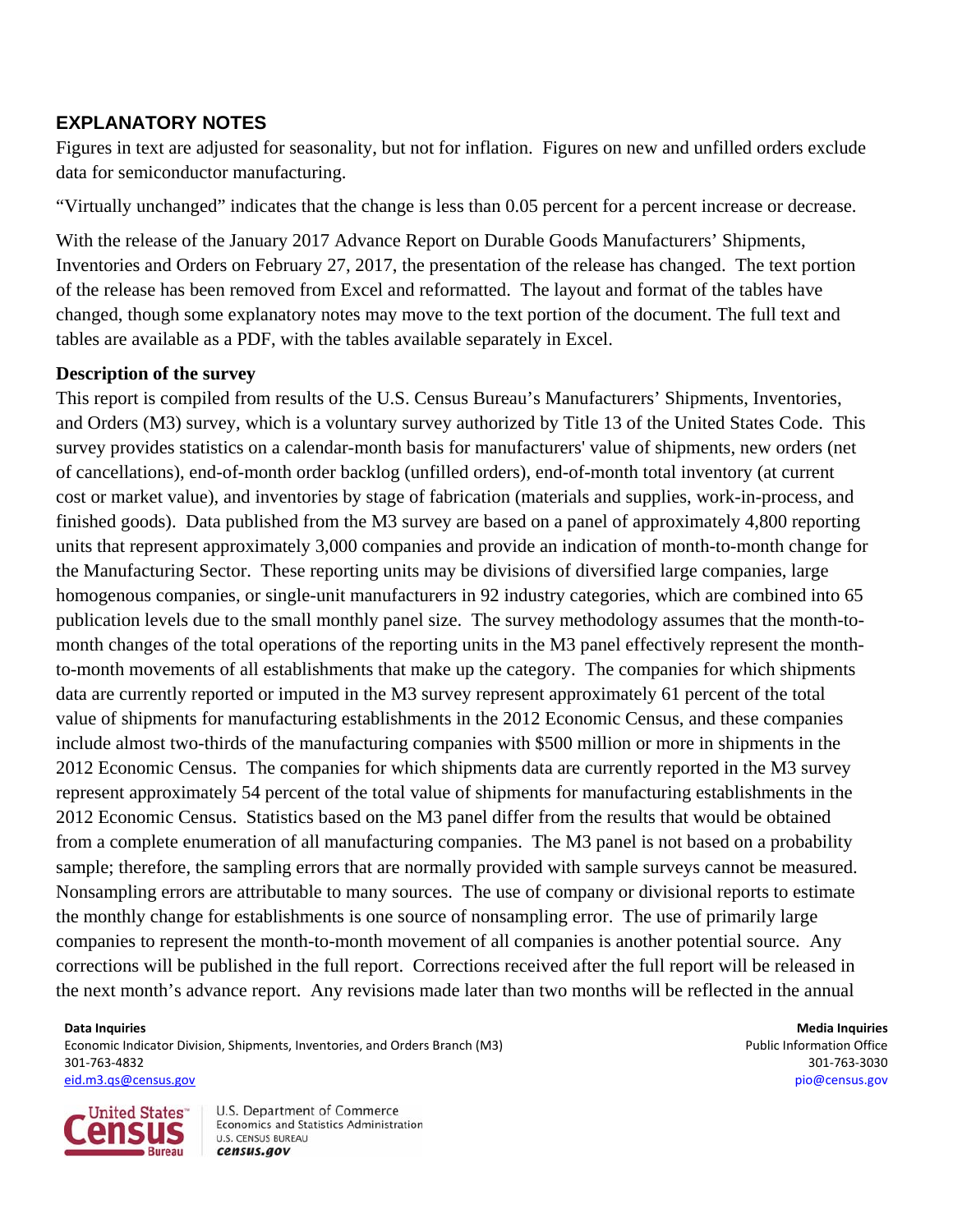benchmark publication.Additional survey documentation can be found on our web site:  $\langle$ www.census.gov/manufacturing/m3/how the data are collected/index.html>.

## **Benchmark notice**

Revised historical data from the Manufacturers' Shipments, Inventories, and Orders (M3) Survey will be issued on May 18, 2017. These revisions result from:

- benchmarking the M3 shipments and inventories data to the 2015 Annual Survey of Manufactures (ASM) and revised 2014 ASM data on a 2012 NAICS basis;
- incorporating the unfilled orders to shipments ratios obtained from the 2015/2014 Manufacturers' Unfilled Orders (M3UFO) Survey by applying these ratios to the respective ASM shipments data, as well as incorporating revised unfilled orders to shipments ratios for prior years by applying them to the respective ASM data;
- adjusting the new orders data to be consistent with the benchmarked shipments and unfilled orders data;
- correcting monthly data for late receipts, reclassifications of reported data, and revisions to previously reported data;
- updating the seasonally adjusted data based on the results of benchmarking and the recent annual review of the seasonal adjustment models.

These revisions will span the seasonally adjusted data for January 2002 through March 2017 and the data not seasonally adjusted for January 2007 through March 2017. An updated Press Release will contain revised monthly tables for January 2017 through March 2017. Please call M3 staff on (301) 763-4832 with any questions.

## **America's Economy Mobile App**

The America's Economy app provides real-time updates for 19 key economic indicators released from the Census Bureau, Bureau of Labor Statistics, and Bureau of Economic Analysis. <www.census.gov/mobile/economy/>.

## **API**

The Census Bureau's application programming interface (API) lets developers create custom apps to reach new users and makes key demographic, socio-economic and housing statistics more accessible than ever before.

<www.census.gov/developers/>.

‐X‐

**Data Inquiries Media Inquiries** Economic Indicator Division, Shipments, Inventories, and Orders Branch (M3) **Public Information Office** 301‐763‐4832 301‐763‐3030 eid.m3.qs@census.gov pio@census.gov

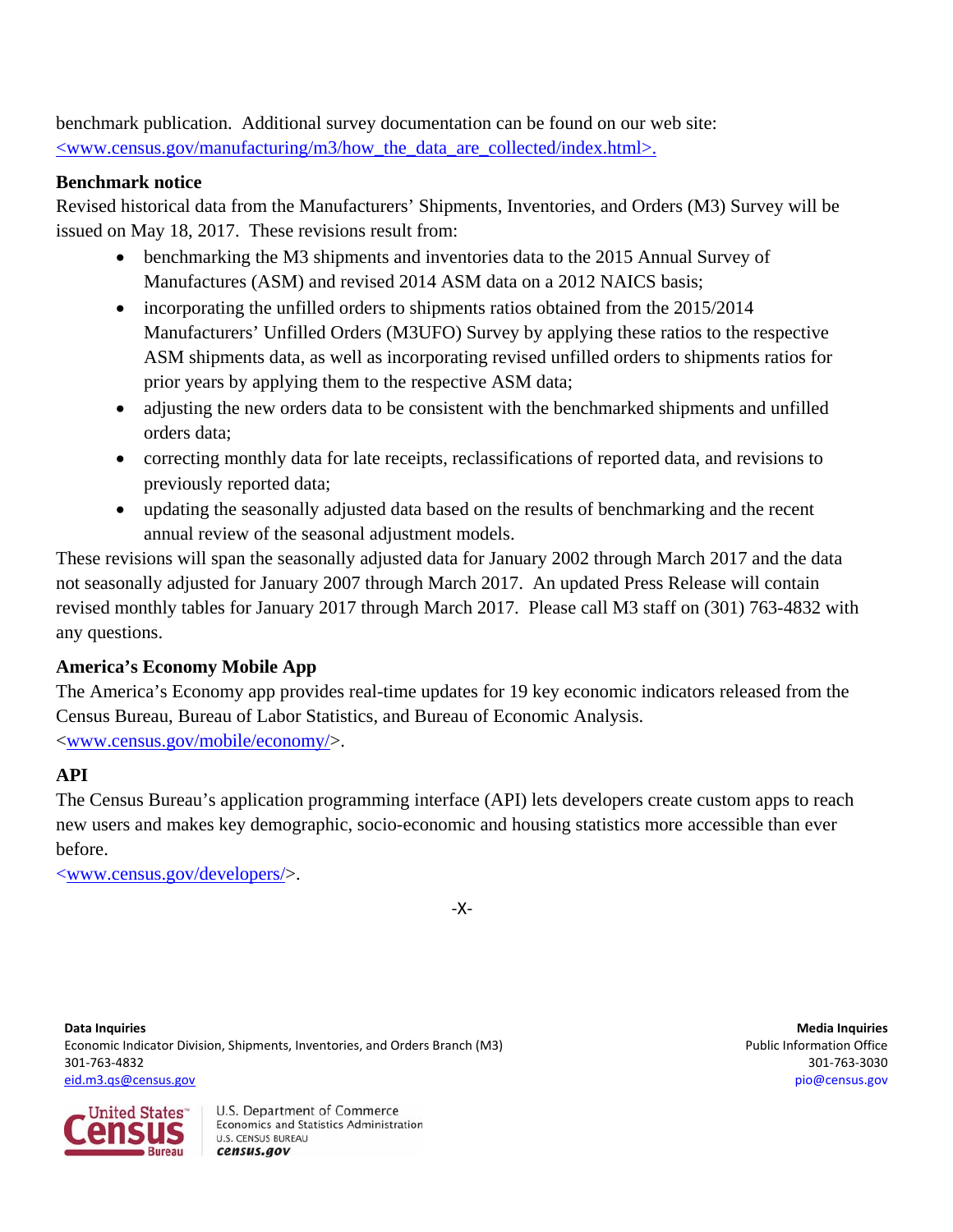#### **Table 1. Value of Manufacturers' Shipments for Industry Groups**<sup>1</sup>

**[Estimates are shown in millions of dollars and are based on data from the Manufacturers' Shipments, Inventories, and Orders Survey.]** 

|                                                                      |                    |                    | <b>Seasonally Adjusted</b> |                  |                       |                  |                    |                    |                    | <b>Not Seasonally Adjusted</b> |                    |                    |                |
|----------------------------------------------------------------------|--------------------|--------------------|----------------------------|------------------|-----------------------|------------------|--------------------|--------------------|--------------------|--------------------------------|--------------------|--------------------|----------------|
|                                                                      |                    | <b>Monthly</b>     |                            |                  | <b>Percent Change</b> |                  |                    |                    | <b>Monthly</b>     |                                |                    | Year to date       |                |
| Industry                                                             |                    |                    |                            |                  |                       |                  |                    |                    |                    |                                |                    |                    | % Change       |
|                                                                      | Jan.               | Dec.               | Nov.                       | Dec.             | Nov. -                | Oct. -           | Jan.               | Dec.               | Nov.               | Jan.                           |                    |                    | 2017/          |
|                                                                      | $2017^p$           | 2016 <sup>r</sup>  | 2016                       | Jan.             | Dec.                  | Nov.             | $2017^p$           | 2016'              | 2016               | 2016                           | $2017^p$           | 2016               | 2016           |
|                                                                      |                    |                    |                            |                  |                       |                  |                    |                    |                    |                                |                    |                    |                |
| All manufacturing industries                                         | 478,316            | 477,205            | 465,427                    | 0.2              | 2.5                   | 0.3              | 436,788            | 468,146            | 454,305            | 409,381                        | 436,788            | 409,381            | 6.7            |
| Excluding transportation                                             | 396,410            | 395,111            | 385,183                    | 0.3              | 2.6                   | 0.4              | 366,691            | 386,479            | 375,495            | 340,303                        | 366,691            | 340,303            | 7.8            |
| Excluding defense<br>With unfilled orders                            | 465,449<br>169,654 | 464,105<br>169,540 | 452,300<br>166,877         | 0.3<br>0.1       | 2.6<br>1.6            | 0.2<br>0.4       | 426,567<br>150,352 | 453,222<br>170,965 | 440,685<br>161,401 | 399,827<br>143,545             | 426.567<br>150,352 | 399,827<br>143,545 | 6.7<br>4.7     |
|                                                                      |                    |                    |                            |                  |                       |                  |                    |                    |                    |                                |                    |                    |                |
| Durable goods industries                                             | 238,816            | 238,722            | 234,824                    | 0.0              | 1.7                   | 0.4              | 212,523            | 236,497            | 227,379            | 204,524                        | 212,523            | 204,524            | 3.9            |
|                                                                      | 8,841              | 8,901              | 8,745                      | $-0.7$           | 1.8                   | 2.8              | 7,495              | 7,768              | 8,087              | 6,761                          | 7,495              | 6,761              | 10.9           |
| Nonmetallic mineral products                                         | 10,043             | 10,057             | 10,049                     | $-0.1$<br>0.9    | 0.1                   | 0.8<br>2.7       | 8,629              | 8,674              | 9,698              | 8,288                          | 8,629              | 8,288              | 4.1<br>7.2     |
| Iron and steel mills                                                 | 18,686<br>8,494    | 18,518<br>8,355    | 18,224<br>8,133            | 1.7              | 1.6<br>2.7            | 2.5              | 18,224<br>8,377    | 16,839<br>7,698    | 17,240<br>7,672    | 17,002<br>7,762                | 18,224<br>8,377    | 17,002<br>7,762    | 7.9            |
| Aluminum and nonferrous metals                                       | 8,751              | 8,729              | 8,674                      | 0.3              | 0.6                   | 3.1              | 8,531              | 7,849              | 8,252              | 7,846                          | 8,531              | 7,846              | 8.7            |
| Ferrous metal foundries                                              | 1,441              | 1,434              | 1,417                      | 0.5              | 1.2                   | 1.1              | 1,316              | 1,292              | 1,316              | 1,394                          | 1,316              | 1,394              | $-5.6$         |
| Fabricated metal products                                            | 31,371             | 30,975             | 30,837                     | 1.3              | 0.4                   | 1.3              | 29,111             | 28,695             | 29,702             | 27,160                         | 29,111             | 27,160             | 7.2            |
|                                                                      | 30,795<br>1,805    | 31,166<br>1,864    | 30,317<br>1,821            | $-1.2$<br>$-3.2$ | 2.8<br>2.4            | 1.2<br>0.4       | 27,258<br>1,671    | 32,132<br>1,669    | 28,220<br>1,335    | 26,700<br>1,663                | 27,258<br>1,671    | 26,700<br>1,663    | 2.1<br>0.5     |
| Construction machinery                                               | 2,676              | 2,555              | 2,462                      | 4.7              | 3.8                   | $-7.0$           | 2,295              | 2,483              | 2,415              | 2,359                          | 2,295              | 2,359              | $-2.7$         |
| Mining, oil field, and                                               |                    |                    |                            |                  |                       |                  |                    |                    |                    |                                |                    |                    |                |
| gas field machinery                                                  | 872                | 823                | 809                        | 6.0              | 1.7                   | $-6.9$           | 820                | 926                | 801                | 1,110                          | 820                | 1,110              | $-26.1$        |
| Industrial machinery                                                 | 2,471<br>428       | 2,546<br>415       | 2,513<br>407               | $-2.9$<br>3.1    | 1.3<br>2.0            | 4.9<br>2.8       | 2,033<br>355       | 3,137<br>505       | 2,197<br>425       | 2,051<br>355                   | 2,033<br>355       | 2,051<br>355       | $-0.9$<br>0.0  |
| Photographic equipment<br>Ventilation, heating, air-conditioning,    |                    |                    |                            |                  |                       |                  |                    |                    |                    |                                |                    |                    |                |
| and refrigeration equipment                                          | 3,531              | 3,520              | 3,479                      | 0.3              | 1.2                   | 0.1              | 2,845              | 3,418              | 3,115              | 2,803                          | 2,845              | 2,803              | 1.5            |
| Metalworking machinery                                               | 3,289              | 3,338              | 3,310                      | $-1.5$           | 0.8                   | 4.0              | 2,936              | 3,766              | 3,350              | 2,700                          | 2,936              | 2,700              | 8.7            |
| Turbines, generators, and other                                      |                    |                    |                            |                  |                       |                  |                    |                    |                    |                                |                    |                    |                |
| power transmission equipment<br>Material handling equipment          | 3,938<br>3,097     | 4,459<br>3,052     | 4,049<br>3,049             | $-11.7$<br>1.5   | 10.1<br>0.1           | 4.2<br>1.0       | 3,778<br>2,760     | 4,298<br>3,198     | 3,984<br>2,926     | 3,703<br>2,685                 | 3,778<br>2,760     | 3,703<br>2,685     | 2.0<br>2.8     |
| Computers and electronic products <sup>2</sup>                       | 28,186             | 28,027             | 27,770                     | 0.6              | 0.9                   | 0.9              | 25,162             | 31,272             | 27,454             | 23,097                         | 25,162             | 23,097             | 8.9            |
|                                                                      | 593                | 585                | 576                        | 1.4              | 1.6                   | $-5.3$           | 502                | 756                | 517                | 578                            | 502                | 578                | $-13.1$        |
| Computer storage devices                                             | 572                | 528                | 571                        | 8.3              | $-7.5$                | $-2.6$           | 390                | 870                | 464                | 367                            | 390                | 367                | 6.3            |
| Other peripheral equipment                                           | 628                | 587                | 620                        | 7.0              | $-5.3$                | 0.5              | 452                | 870                | 527                | 500                            | 452                | 500                | $-9.6$         |
| Nondefense communications                                            | 3,229              | 3,300              | 3,196                      | $-2.2$           | 3.3                   | 4.2              | 2,506              |                    | 2,915              | 2,324                          | 2,506              | 2,324              | 7.8            |
| Defense communications equipment                                     | 259                | 265                | 294                        | $-2.3$           | $-9.9$                | 4.6              | 213                | 4,168<br>270       | 308                | 231                            | 213                | 231                | $-7.8$         |
| Audio and video equipment                                            | 419                | 408                | 367                        | 2.7              | 11.2                  | $-0.3$           | 351                | 543                | 467                | 282                            | 351                | 282                | 24.5           |
| Electronic components                                                | 4,798              | 4,874              | 4,872                      | $-1.6$           | 0.0                   | $-0.7$           | 4,230              | 4,933              | 4,539              | 4,070                          | 4,230              | 4,070              | 3.9            |
| Nondefense search and navigation                                     |                    |                    |                            |                  |                       |                  |                    |                    |                    |                                |                    |                    |                |
| Defense search and navigation                                        | 1,445              | 1,519              | 1,357                      | $-4.9$           | 11.9                  | $-3.2$           | 1,256              | 1,600              | 1,364              | 1,147                          | 1,256              | 1,147              | 9.5            |
|                                                                      | 2,690              | 2,613              | 2,533                      | 2.9              | 3.2                   | $-0.2$           | 2,209              | 2,893              | 2,689              | 1,997                          | 2,209              | 1,997              | 10.6           |
| Electromedical, measuring,                                           |                    |                    |                            |                  |                       |                  |                    |                    |                    |                                |                    |                    |                |
| and control instruments                                              | 9,224              | 9,156              | 9,250                      | 0.7              | $-1.0$                | 0.1              | 7,836              | 10,529             | 9,018              | 7,489                          | 7,836              | 7,489              | 4.6            |
| Electrical equipment, appliances,                                    |                    |                    |                            |                  |                       |                  |                    |                    |                    |                                |                    |                    |                |
| Electric lighting equipment                                          | 9,642<br>1,044     | 9,641<br>1,037     | 9,506<br>1,038             | 0.0<br>0.7       | 1.4<br>$-0.1$         | $-1.3$<br>$-1.0$ | 8,625<br>946       | 9,587<br>1,085     | 9,378<br>1,065     | 8,473<br>948                   | 8,625<br>946       | 8,473<br>948       | 1.8<br>$-0.2$  |
| Household appliances                                                 | 1,359              | 1,399              | 1,364                      | $-2.9$           | 2.6                   | $-3.1$           | 1,103              | 1,404              | 1,426              | 1,191                          | 1,103              | 1,191              | $-7.4$         |
| Electrical equipment                                                 | 2,902              | 2,915              | 2,935                      | $-0.4$           | $-0.7$                | 0.9              | 2,538              | 2,925              | 2,771              | 2,550                          | 2,538              | 2,550              | $-0.5$         |
|                                                                      | 789                | 781                | 758                        | 1.0              | 3.0                   | $-2.2$           | 710                | 836                | 874                | 713                            | 710                | 713                | $-0.4$         |
| Transportation equipment                                             | 81,906<br>8,990    | 82,094<br>8,878    | 80,244<br>8,948            | $-0.2$<br>1.3    | 2.3<br>$-0.8$         | $-0.4$<br>1.6    | 70,097<br>8,103    | 81,667<br>8,291    | 78,810<br>9,030    | 69,078<br>9,356                | 70,097<br>8,103    | 69,078<br>9,356    | 1.5<br>$-13.4$ |
| Light trucks and utility vehicles                                    | 16,263             | 16,431             | 15,594                     | $-1.0$           | 5.4                   | 0.0              | 13,978             | 15,588             | 15,214             | 13,199                         | 13,978             | 13,199             | 5.9            |
| Heavy duty trucks                                                    | 2,041              | 2,033              | 2,050                      | 0.4              | $-0.8$                | 2.5              | 1,789              | 1,817              | 1,930              | 2,080                          | 1,789              | 2,080              | $-14.0$        |
| Motor vehicle bodies, parts,                                         |                    |                    |                            |                  |                       |                  |                    |                    |                    |                                |                    |                    |                |
| Nondefense aircraft and parts                                        | 29,482<br>13,043   | 29,342<br>12,999   | 28,939<br>12,271           | 0.5<br>0.3       | 1.4<br>5.9            | 0.2<br>$-9.0$    | 26,980<br>9,828    | 25,828<br>16,503   | 27,975<br>12,069   | 24,303<br>10,602               | 26,980<br>9,828    | 24,303<br>10,602   | 11.0<br>$-7.3$ |
| Defense aircraft and parts                                           | 3,943              | 4,178              | 4,174                      | $-5.6$           | 0.1                   | 6.2              | 2,852              | 5,128              | 4,334              | 3,373                          | 2,852              | 3,373              | $-15.4$        |
|                                                                      | 3,054              | 3,155              | 3,134                      | $-3.2$           | 0.7                   | 4.8              | 2,512              | 3,205              | 3,242              | 2,417                          | 2,512              | 2,417              | 3.9            |
| Furniture and related products                                       | 6,436              | 6,381              | 6,367                      | 0.9              | 0.2                   | $-0.2$           | 6,018              | 6,262              | 6,121              | 5,816                          | 6,018              | 5,816              | 3.5            |
| Miscellaneous durable goods                                          | 12,910             | 12,962             | 12,765                     | -0.4             | 1.5                   | -3.7             | 11,904             | 13,60              | 12,669             | 12,149                         | 11,904             | 12,149             | -2.0           |
| Nondurable goods industries                                          | 239,500            | 238,483            | 230,603                    | 0.4              | 3.4                   | 0.2              | 224,265            | 231,649            | 226,926            | 204,857                        | 224,265            | 204,857            | 9.5            |
|                                                                      | 66,429             | 66,213             | 64,826                     | 0.3              | 2.1                   | 0.4              | 64,256             | 66,943             | 67,106             | 62,020                         | 64,256             | 62,020             | 3.6            |
| Grain and oilseed milling                                            | 8,274              | 8,206              | 8,022                      | 0.8              | 2.3                   | 1.0              | 8,266              | 8,517              | 8,667              | 7,781                          | 8,266              | 7,781              | 6.2            |
|                                                                      | 9,776              | 9,685              | 9,267                      | 0.9              | 4.5                   | 2.3              | 9,469              | 9,784              | 9,790              | 8,865                          | 9,469              | 8,865              | 6.8            |
| Meat, poultry, and seafood products<br>Beverage and tobacco products | 17,956<br>12,221   | 18,008<br>12,397   | 17,584<br>12,339           | $-0.3$<br>$-1.4$ | 2.4<br>0.5            | 0.3<br>$-0.9$    | 17,067<br>10,962   | 17,794<br>12,074   | 17,729<br>12,268   | 16,898<br>10,576               | 17,067<br>10,962   | 16,898<br>10,576   | 1.0<br>3.6     |
|                                                                      | 9,190              | 9,137              | 9,138                      | 0.6              | 0.0                   | 0.2              | 7,931              | 8,814              | 9,067              | 7,944                          | 7,931              | 7,944              | $-0.2$         |
|                                                                      | 3,031              | 3,260              | 3,201                      | $-7.0$           | 1.8                   | $-3.8$           | 3,031              | 3,260              | 3,201              | 2,632                          | 3,031              | 2,632              | 15.2           |
|                                                                      | 2,608              | 2,591              | 2,545                      | 0.7              | 1.8                   | 1.2              | 2,417              | 2,278              | 2,425              | 2,347                          | 2,417              | 2,347              | 3.0            |
|                                                                      | 2,090<br>1,091     | 2,123<br>1,071     | 2,062<br>1,042             | $-1.6$<br>1.9    | 3.0<br>2.8            | 2.4<br>1.7       | 1,884<br>975       | 1,877<br>1,031     | 1,975<br>1,196     | 1,798<br>896                   | 1,884<br>975       | 1,798<br>896       | 4.8<br>8.8     |
| Leather and allied products                                          | 353                | 354                | 341                        | $-0.3$           | 3.8                   | 3.0              | 327                | 34 <sup>1</sup>    | 329                | 320                            | 327                | 320                | 2.2            |
|                                                                      | 15,321             | 15,425             | 15,355                     | $-0.7$           | 0.5                   | 1.1              | 14,974             | 15,038             | 15,023             | 14,724                         | 14,974             | 14,724             | 1.7            |
| Pulp, paper, and paperboard mills                                    | 6,779              | 6,803              | 6,778                      | $-0.4$           | 0.4                   | 0.9              | 6,766              | 6,698              | 6,610              | 6,755                          | 6,766              | 6,755              | 0.2            |
| Paperboard containers                                                | 4,848              | 4,811              | 4,778                      | 0.8              | 0.7                   | 1.8              | 4,712              | 4,526              | 4,642              | 4,411                          | 4,712              | 4,411              | 6.8            |
| Petroleum and coal products                                          | 6,929<br>45,297    | 6,893<br>44,234    | 6,984<br>38,763            | 0.5<br>2.4       | $-1.3$<br>14.1        | $-0.8$<br>$-0.5$ | 6,519<br>40,387    | 6,807<br>41,708    | 7,154<br>37,088    | 6,705<br>27,434                | 6,519<br>40,387    | 6,705<br>27,434    | $-2.8$<br>47.2 |
| Petroleum refineries                                                 | 40,805             | 39,864             | 34,526                     | 2.4              | 15.5                  | -0.9             | 36,784             | 38,098             | 33,149             | 25,012                         | 36,784             | 25,012             | 47.1           |
|                                                                      | 68,021             | 67,971             | 67,190                     | 0.1              | 1.2                   | 0.7              | 63,900             | 65,988             | 64,201             | 60,801                         | 63,900             | 60,801             | 5.1            |
| Pesticides, fertilizers, and other                                   |                    |                    |                            |                  |                       |                  |                    |                    |                    |                                |                    |                    |                |
| agricultural chemicals<br>Pharmaceuticals and medicines              | 4,007<br>22,491    | 4,064<br>22,554    | 4,079<br>22,147            | $-1.4$<br>$-0.3$ | $-0.4$<br>1.8         | $-1.0$<br>1.5    | 3,168<br>21,918    | 3,411<br>22,852    | 3,245<br>21,973    | 3,025<br>20,841                | 3,168<br>21,918    | 3,025<br>20,841    | 4.7<br>5.2     |
| Paints, coatings, and adhesives                                      | 3,800              | 3,793              | 3,790                      | 0.2              | 0.1                   | 2.1              | 3,342              | 3,185              | 3,266              | 3,085                          | 3,342              | 3,085              | 8.3            |
| Plastics and rubber products                                         | 19,140             | 19,211             | 19,156                     | $-0.4$           | 0.3                   | $-0.7$           | 17,664             | 17,564             | 18,161             | 17,236                         | 17,664             | 17,236             | 2.5            |

**p Preliminary** 

"Revised data due to late receipts and concurrent seasonal adjustment.<br>"Estimates of shipments and new orders are for the duration of the period, while estimates of unfilled orders and total inventories are for the end of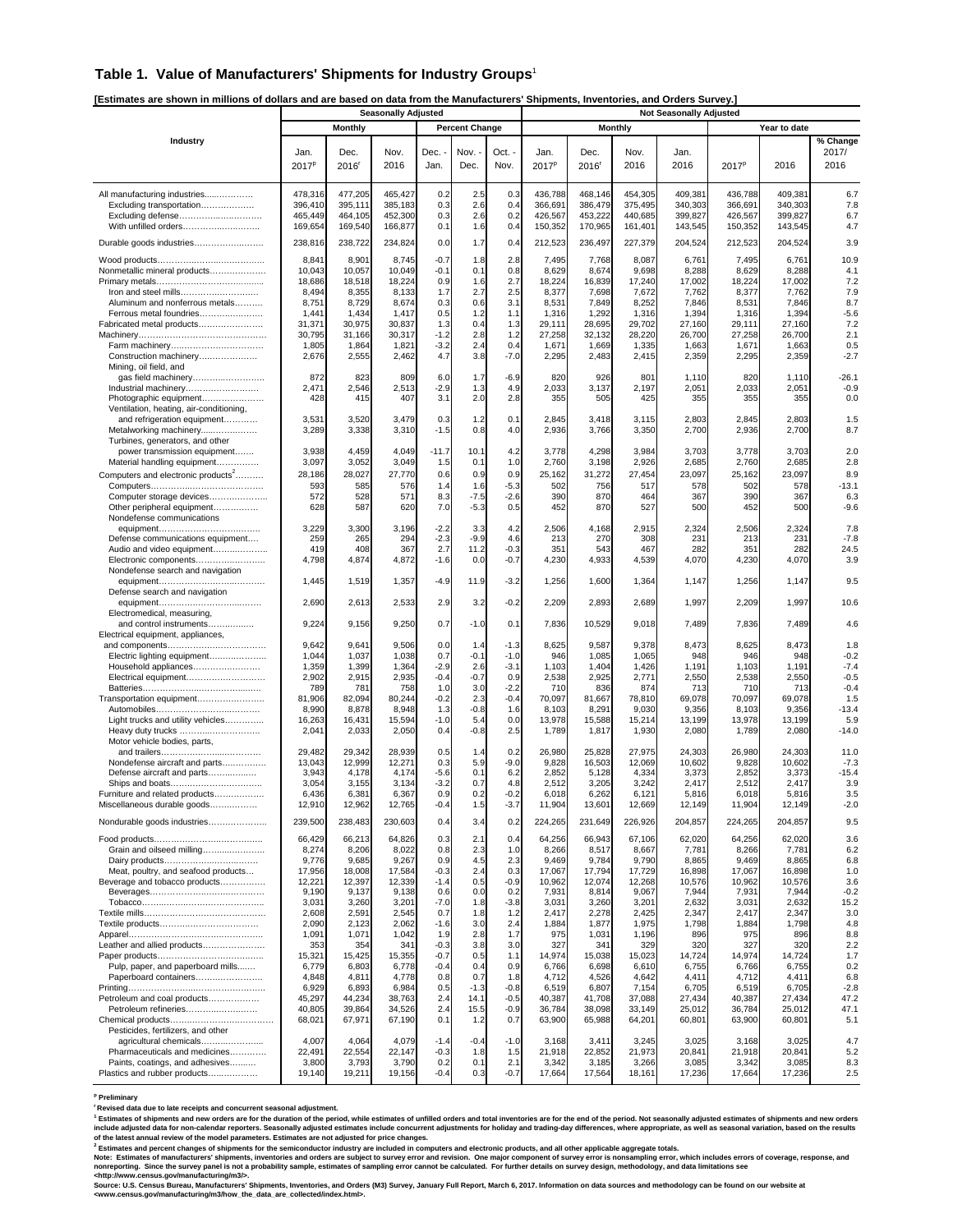### **Table 2. Value of Manufacturers' New Orders for Industry Groups**<sup>1</sup>

**[Estimates are shown in millions of dollars and are based on data from the Manufacturers' Shipments, Inventories, and Orders Survey.]** 

|                                                                   |                           |                           | <b>Seasonally Adjusted</b> |                |                       |                |                           |                             |                | <b>Not Seasonally Adjusted</b> |                   |                |               |  |
|-------------------------------------------------------------------|---------------------------|---------------------------|----------------------------|----------------|-----------------------|----------------|---------------------------|-----------------------------|----------------|--------------------------------|-------------------|----------------|---------------|--|
|                                                                   |                           | <b>Monthly</b>            |                            |                | <b>Percent Change</b> |                |                           | <b>Monthly</b>              |                |                                |                   | Year to date   |               |  |
| Industry                                                          |                           |                           |                            |                |                       |                |                           |                             |                |                                |                   |                | % Change      |  |
|                                                                   | Jan.<br>2017 <sup>p</sup> | Dec.<br>2016 <sup>r</sup> | Nov.<br>2016               | Dec. -<br>Jan. | Nov. -<br>Dec.        | Oct. -<br>Nov. | Jan.<br>2017 <sup>p</sup> | Dec.<br>$2016$ <sup>r</sup> | Nov.<br>2016   | Jan.<br>2016                   | 2017 <sup>p</sup> | 2016           | 2017/<br>2016 |  |
|                                                                   |                           |                           |                            |                |                       |                |                           |                             |                |                                |                   |                |               |  |
|                                                                   | 470,202                   | 464,722                   | 458,795                    | 1.2            | 1.3                   | $-2.3$         | 432,847                   | 468,324                     | 449,678        | 410,122                        | 432,847           | 410,122        | 5.5           |  |
| Excluding transportation <sup>2</sup>                             | 393.66                    | 392,642                   | 383.441                    | 0.3            | 2.4                   | 0.6            | 367,732                   | 382,671                     | 371,224        | 342,186                        | 367,732           | 342.186        | 7.5           |  |
| Excluding defense <sup>2</sup>                                    | 457,523                   | 452,969                   | 442,502                    | 1.0            | 2.4                   | $-3.2$         | 422,019                   | 451,346                     | 433,968        | 400,115                        | 422,019           | 400,115        | 5.5           |  |
|                                                                   | 165,614                   | 161,011                   | 164,099                    | 2.9            | $-1.9$                | $-6.4$         | 151,386                   | 174,736                     | 161,110        | 148,059                        | 151,386           | 148,059        | 2.2           |  |
| Durable goods industries <sup>2</sup>                             | 230,702                   | 226,239                   | 228,192                    | 2.0            | $-0.9$                | $-4.7$         | 208,582                   | 236,675                     | 222,752        | 205,265                        | 208,582           | 205,265        | 1.6           |  |
|                                                                   | 18,352                    | 18,635                    | 18,754                     | $-1.5$         | $-0.6$                | 3.1            | 18,921                    | 17,416                      | 18,171         | 18,277                         | 18,921            | 18,277         | 3.5           |  |
| Iron and steel mills                                              | 8,060                     | 8,438                     | 8,490                      | $-4.5$         | $-0.6$                | 3.4            | 8,785                     | 8,215                       | 8,267          | 8,963                          | 8,785             | 8,963          | $-2.0$        |  |
| Aluminum and nonferrous metals                                    | 8,876                     | 8,717                     | 8,726                      | 1.8            | $-0.1$                | 2.2            | 8,710                     | 7,794                       | 8,489          | 7,771                          | 8,710             | 7,771          | 12.1          |  |
| Ferrous metal foundries                                           | 1,416                     | 1,480                     | 1,538                      | $-4.3$         | $-3.8$                | 7.0            | 1,426                     | 1,407                       | 1,415          | 1,543                          | 1,426             | 1,543          | $-7.6$        |  |
| Fabricated metal products                                         | 31,679                    | 30,977                    | 31,199                     | 2.3            | $-0.7$                | 0.7            | 30,355                    | 27,963                      | 29,125         | 28,166                         | 30,355            | 28,166         | 7.8           |  |
|                                                                   | 31,395                    | 31,120                    | 30,717                     | 0.9            | 1.3                   | 2.5            | 29,761                    | 30,983                      | 28,541         | 28,546                         | 29,761            | 28,546         | 4.3           |  |
| Construction machinery<br>Mining, oil field, and                  | 2,765                     | 2,710                     | 2,709                      | 2.0            | 0.0                   | 4.2            | 2,712                     | 2,696                       | 2,734          | 2,751                          | 2,712             | 2,751          | $-1.4$        |  |
| gas field machinery                                               | 793                       | 813                       | 809                        | $-2.5$         | 0.5                   | $-1.8$         | 832                       | 657                         | 806            | 1,121                          | 832               | 1,121          | $-25.8$       |  |
| Industrial machinery                                              | 2,545                     | 2,388                     | 2,545                      | 6.6            | $-6.2$                | 16.8           | 2,492                     | 2,783                       | 2,122          | 2,293                          | 2,492             | 2,293          | 8.7           |  |
| Photographic equipment<br>Ventilation, heating, air-conditioning, | 398                       | 468                       | 502                        | $-15.0$        | $-6.8$                | 18.7           | 359                       | 483                         | 528            | 363                            | 359               | 363            | $-1.1$        |  |
| and refrigeration equipment                                       | 3,647                     | 3,573                     | 3,550                      | 2.1            | 0.6                   | 5.6            | 3,169                     | 3,336                       | 3,162          | 2,930                          | 3,169             | 2,930          | 8.2           |  |
| Metalworking machinery                                            | 3,172                     | 3,295                     | 3,254                      | $-3.7$         | 1.3                   | 1.1            | 2,969                     | 3,604                       | 3,299          | 2,818                          | 2,969             | 2,818          | 5.4           |  |
| Turbines, generators, and other                                   |                           |                           |                            |                |                       |                |                           |                             |                |                                |                   |                |               |  |
| power transmission equipment<br>Material handling equipment       | 4,253<br>3,239            | 4.144<br>3,215            | 3,877<br>3,178             | 2.6<br>0.7     | 6.9<br>1.2            | $-3.2$<br>3.4  | 4,143<br>3,066            | 4,164<br>3,568              | 3,857<br>2,985 | 3.912<br>2,909                 | 4.143<br>3,066    | 3,912<br>2,909 | 5.9<br>5.4    |  |
| Computers and electronic products <sup>2</sup>                    | 24,628                    | 25,099                    | 24,365                     | $-1.9$         | 3.0                   | 1.0            | 20,933                    | 29,090                      | 22,333         | 20,132                         | 20,933            | 20,132         | 4.0           |  |
|                                                                   | 589                       | 596                       | 589                        | $-1.2$         | 1.2                   | $-3.4$         | 498                       | 767                         | 530            | 546                            | 498               | 546            | $-8.8$        |  |
| Nondefense communications                                         |                           |                           |                            |                |                       |                |                           |                             |                |                                |                   |                |               |  |
|                                                                   | 3,504                     | 3,704                     | 3,484                      | $-5.4$         | 6.3                   | 9.3            | 2,779                     | 4,570                       | 2,821          | 2,719                          | 2,779             | 2,719          | 2.2           |  |
| Defense communications equipment                                  | 248                       | 251                       | 284                        | $-1.2$         | $-11.6$               | $-5.3$         | 211                       | 242                         | 255            | 238                            | 211               | 238            | $-11.3$       |  |
| Electronic components                                             | 4,881                     | 5,065                     | 4,855                      | $-3.6$         | 4.3                   | $-0.2$         | 4,498                     | 5,116                       | 4,391          | 4,203                          | 4,498             | 4,203          | 7.0           |  |
| Nondefense search and navigation                                  |                           |                           |                            |                |                       |                |                           |                             |                |                                |                   |                |               |  |
|                                                                   | 1,529                     | 1,772                     | 1,536                      | $-13.7$        | 15.4                  | 2.9            | 1,369                     | 1,518                       | 1,529          | 1,236                          | 1,369             | 1,236          | 10.8          |  |
| Defense search and navigation                                     |                           |                           |                            |                |                       |                |                           |                             |                |                                |                   |                |               |  |
|                                                                   | 2,746                     | 2,575                     | 2,370                      | 6.6            | 8.6                   | $-2.9$         | 2,232                     | 3,353                       | 2,162          | 2,114                          | 2,232             | 2.114          | 5.6           |  |
| Electromedical, measuring,                                        |                           |                           |                            | $-1.3$         | $-0.4$                | 0.7            |                           |                             |                | 7,588                          |                   | 7,588          |               |  |
| and control instruments<br>Electrical equipment, appliances,      | 9,257                     | 9,375                     | 9,409                      |                |                       |                | 7,911                     | 10,994                      | 8,877          |                                | 7,911             |                | 4.3           |  |
|                                                                   | 9,697                     | 9,951                     | 9,913                      | $-2.6$         | 0.4                   | 1.4            | 9,209                     | 9,924                       | 9,569          | 9,125                          | 9,209             | 9,125          | 0.9           |  |
| Electric lighting equipment                                       | 1,049                     | 1,037                     | 1,030                      | 1.2            | 0.7                   | 1.6            | 999                       | 1,047                       | 1,050          | 999                            | 999               | 999            | 0.0           |  |
| Household appliances                                              | 1,327                     | 1,423                     | 1,362                      | $-6.7$         | 4.5                   | $-1.3$         | 1,157                     | 1,443                       | 1,453          | 1,246                          | 1,157             | 1,246          | $-7.1$        |  |
| Electrical equipment                                              | 2,949                     | 2,971                     | 2,985                      | $-0.7$         | $-0.5$                | 2.6            | 2,754                     | 2,866                       | 2,836          | 2,673                          | 2,754             | 2,673          | 3.0           |  |
| Transportation equipment                                          | 76,541                    | 72,080                    | 75,354                     | 6.2            | $-4.3$                | $-14.7$        | 65,115                    | 85,653                      | 78,454         | 67,936                         | 65,115            | 67,936         | $-4.2$        |  |
| Motor vehicle bodies, parts,                                      |                           |                           |                            |                |                       |                |                           |                             |                |                                |                   |                |               |  |
|                                                                   | 29,565                    | 29.337                    | 29,054                     | 0.8            | 1.0                   | 1.8            | 27,262                    | 26,346                      | 28,700         | 23.936                         | 27,262            | 23,936         | 13.9          |  |
| Nondefense aircraft and parts                                     | 7,956                     | 4,686                     | 4,295                      | 69.8           | 9.1                   | $-80.4$        | 4,128                     | 18,723                      | 8,535          | 10.159                         | 4,128             | 10,159         | $-59.4$       |  |
| Defense aircraft and parts                                        | 4,303                     | 2.653                     | 7,611                      | 62.2           | $-65.1$               | 99.1           | 3,998                     | 5,296                       | 7,732          | 4,210                          | 3,998             | 4,210          | $-5.0$        |  |
|                                                                   | 2,571                     | 3,878                     | 3,087                      | $-33.7$        | 25.6                  | 0.9            | 2,506                     | 4,110                       | 2,918          | 2,001                          | 2,506             | 2,001          | 25.2          |  |
| Furniture and related products                                    | 6,614                     | 6,464                     | 6,331                      | 2.3            | 2.1                   | $-1.3$         | 6,258                     | 5,610                       | 6,105          | 5,890                          | 6,258             | 5,890          | 6.2           |  |
| Nondurable goods industries                                       | 239,500                   | 238,483                   | 230,603                    | 0.4            | 3.4                   | 0.2            | 224,265                   | 231,649                     | 226,926        | 204,857                        | 224,265           | 204,857        | 9.5           |  |

**p Preliminary** 

**r Revised data due to late receipts and concurrent seasonal adjustment.** 

<sup>1</sup> Estimates of shipments and new orders are for the duration of the period, while estimates of unfilled orders and total inventories are for the end of the period. Not seasonally adjusted estimates of shipments **and new orders include adjusted data for non-calendar reporters. Seasonally adjusted estimates include concurrent adjustments for holiday and trading-day differences, where appropriate, as well as seasonal variation, based on the results of the latest annual review of the model parameters. Estimates are not adjusted for price changes. 2**

ʹ Data on new orders are not available for the semiconductor industry. Estimates and percent changes for new orders exclude semiconductor industry data.<br>Note: Estimates of manufacturers' shipments, inventories are sub

≺http://www.census.gov/manufacturing/m3/>.<br>Source: U.S. Census Bureau, Manufacturers' Shipments, Inventories, and Orders (M3) Survey, January Full Report, March 6, 2017. Information on data sources and methodology can be **<www.census.gov/manufacturing/m3/how\_the\_data\_are\_collected/index.html>.**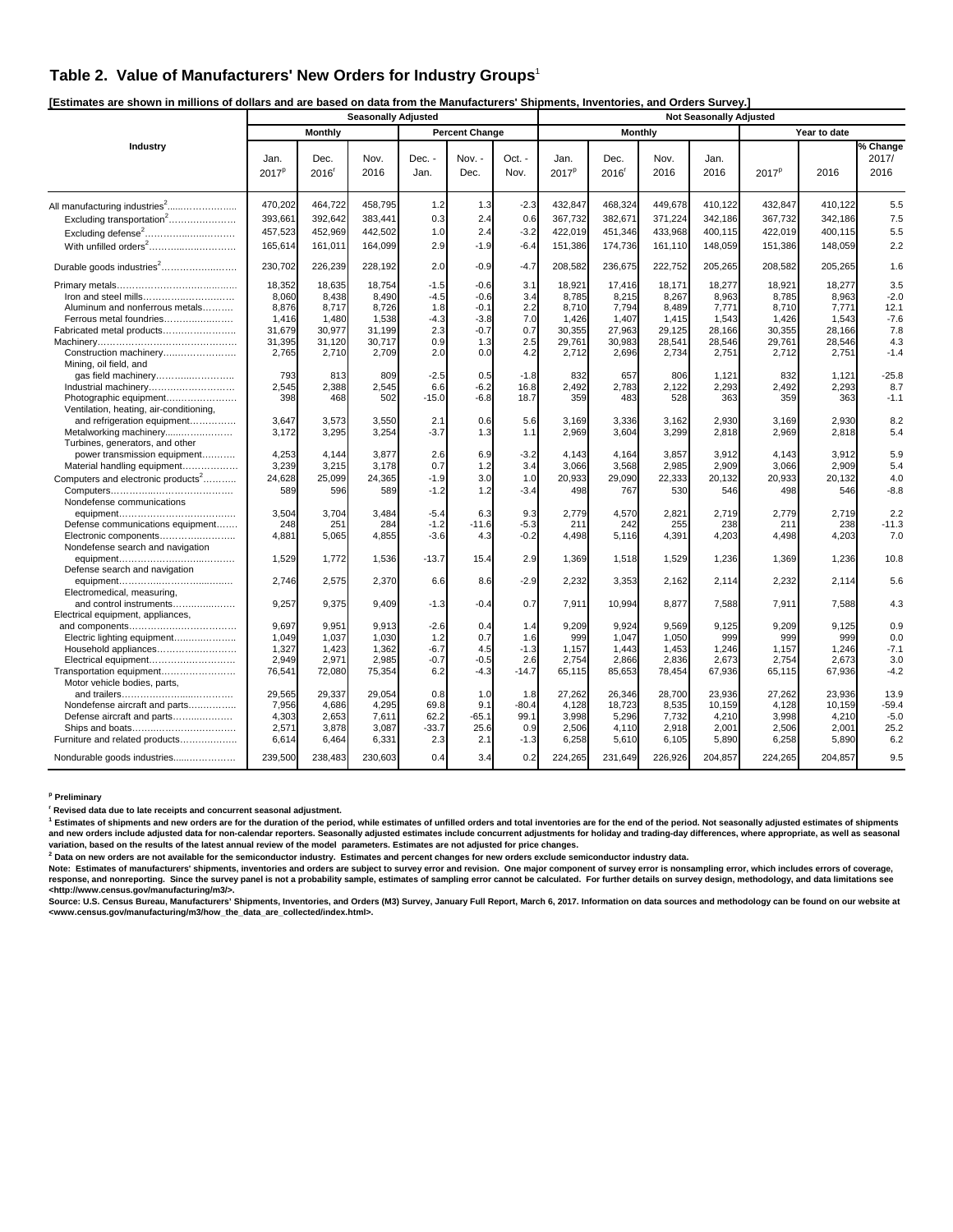### **Table 3. Value of Manufacturers' Unfilled Orders for Industry Groups**<sup>1</sup>

| [Estimates are shown in millions of dollars and are based on data from the Manufacturers' Shipments, Inventories, and Orders Survey.] |  |  |
|---------------------------------------------------------------------------------------------------------------------------------------|--|--|
|                                                                                                                                       |  |  |
|                                                                                                                                       |  |  |

|                                                                   |                           |                           | <b>Seasonally Adjusted</b> |                |                       |                  |                           |                 |                 |                 |                          |
|-------------------------------------------------------------------|---------------------------|---------------------------|----------------------------|----------------|-----------------------|------------------|---------------------------|-----------------|-----------------|-----------------|--------------------------|
|                                                                   |                           | Monthly                   |                            |                | <b>Percent Change</b> |                  |                           | Monthly         |                 |                 | % Change                 |
| Industry                                                          | Jan.<br>2017 <sup>p</sup> | Dec.<br>2016 <sup>r</sup> | Nov.<br>2016               | Dec. -<br>Jan. | Nov. -<br>Dec.        | Oct. -<br>Nov.   | Jan.<br>2017 <sup>p</sup> | Dec.<br>2016    | Nov.<br>2016    | Jan.<br>2016    | January<br>2017/<br>2016 |
| All manufacturing industries <sup>2</sup>                         | 1.114.075                 | 1,118,115                 | 1,126,644                  | $-0.4$         | $-0.8$                | $-0.2$           | 1.121.100                 | 1,120,066       | 1,116,295       | 1.144.214       | $-2.0$                   |
| Excluding transportation <sup>2</sup>                             | 360,965                   | 359,640                   | 358,155                    | 0.4            | 0.4                   | 0.6              | 358,119                   | 352,103         | 352,318         | 350,498         | 2.2                      |
| Excluding defense <sup>2</sup>                                    | 938,212                   | 942,064                   | 949,246                    | $-0.4$         | $-0.8$                | $-0.6$           | 944.148                   | 943,721         | 942,004         | 970,544         | $-2.7$                   |
| Durable goods industries <sup>2</sup>                             | 1,114,075                 | 1,118,115                 | 1,126,644                  | $-0.4$         | $-0.8$                | $-0.2$           | 1,121,100                 | 1,120,066       | 1,116,295       | 1,144,214       | $-2.0$                   |
|                                                                   | 33,447                    | 33.781                    | 33,664                     | $-1.0$         | 0.3                   | 1.6              | 33.912                    | 33,215          | 32,638          | 31.888          | 6.3                      |
|                                                                   | 18,790                    | 19,224                    | 19.141                     | $-2.3$         | 0.4                   | 1.9              | 19.061                    | 18,653          | 18.136          | 17,561          | 8.5                      |
| Aluminum and nonferrous metals                                    | 10,606                    | 10,481                    | 10,493                     | 1.2            | $-0.1$                | 0.5              | 10,735                    | 10,556          | 10,611          | 10,741          | $-0.1$                   |
| Ferrous metal foundries                                           | 4,051                     | 4,076                     | 4,030                      | $-0.6$         | 1.1                   | 3.1              | 4,116                     | 4,006           | 3,891           | 3,586           | 14.8                     |
| Fabricated metal products                                         | 75,356                    | 75,048                    | 75,046                     | 0.4            | 0.0                   | 0.5              | 73,610                    | 72,366          | 73,098          | 72,453          | 1.6                      |
|                                                                   | 93,339                    | 92,739                    | 92.785                     | 0.6            | 0.0                   | 0.4              | 93.340                    | 90,837          | 91,986          | 96,802          | $-3.6$                   |
| Construction machinery<br>Mining, oil field, and                  | 4,379                     | 4,290                     | 4,135                      | 2.1            | 3.7                   | 6.4              | 4,611                     | 4,194           | 3,981           | 5,787           | $-20.3$                  |
|                                                                   | 5,717                     | 5,796                     | 5,806                      | $-1.4$         | $-0.2$                | 0.0              | 5,630                     | 5,618           | 5,887           | 8,181           | $-31.2$                  |
| Industrial machinery                                              | 7,008                     | 6,934                     | 7,092                      | 1.1            | $-2.2$                | 0.5              | 7,033                     | 6,574           | 6,928           | 8,159           | $-13.8$                  |
| Photographic equipment<br>Ventilation, heating, air-conditioning, | 1,431                     | 1,461                     | 1,408                      | $-2.1$         | 3.8                   | 7.2              | 1,408                     | 1,404           | 1,426           | 1,283           | 9.7                      |
| and refrigeration equipment                                       | 6,192                     | 6,076                     | 6,023                      | 1.9            | 0.9                   | 1.2              | 6,131                     | 5,807           | 5,889           | 6,455           | $-5.0$                   |
| Metalworking machinery<br>Turbines, generators, and other         | 7,196                     | 7,313                     | 7,356                      | $-1.6$         | $-0.6$                | $-0.8$           | 7,142                     | 7,109           | 7,271           | 6,737           | 6.0                      |
| power transmission equipment                                      | 25,674                    | 25,359                    | 25,674                     | 1.2            | $-1.2$                | $-0.7$           | 25,789                    | 25,424          | 25,558          | 25,901          | $-0.4$                   |
| Material handling equipment                                       | 12,720                    | 12,578                    | 12,415                     | 1.1            | 1.3                   | 1.0              | 12,672                    | 12,366          | 11,996          | 11,857          | 6.9                      |
| Computers and electronic products <sup>2</sup>                    | 131,479                   | 130,963                   | 129,937                    | 0.4            | 0.8                   | 0.3              | 130,591                   | 129,845         | 128,434         | 124,999         | 4.5                      |
|                                                                   | 2,443                     | 2,447                     | 2,436                      | $-0.2$         | 0.5                   | 0.5              | 2,443                     | 2,447           | 2,436           | 2,415           | 1.2                      |
| Nondefense communications                                         |                           |                           |                            |                |                       |                  |                           |                 |                 |                 |                          |
|                                                                   | 33,906                    | 33,631                    | 33,227                     | 0.8            | 1.2                   | 0.9              | 33,482                    | 33,209          | 32,807          | 30,920          | 8.3                      |
| Defense communications equipment<br>Electronic components         | 2.217<br>12,370           | 2.228<br>12,287           | 2.242<br>12,096            | $-0.5$<br>0.7  | $-0.6$<br>1.6         | $-0.4$<br>$-0.1$ | 2.170<br>12,387           | 2.172<br>12,119 | 2.200<br>11,936 | 2.244<br>12,087 | $-3.3$<br>2.5            |
| Nondefense search and navigation                                  | 18,512                    | 18,428                    | 18,175                     | 0.5            | 1.4                   | 1.0              | 18,342                    | 18,229          | 18,311          | 17,214          | 6.6                      |
| Defense search and navigation                                     | 28,024                    | 27,968                    | 28,006                     | 0.2            | $-0.1$                | $-0.6$           | 27,911                    | 27,888          | 27,428          | 27,472          | 1.6                      |
| Electromedical, measuring,<br>and control instruments             | 34,007                    | 33,974                    | 33,755                     | 0.1            | 0.6                   | 0.5              | 33,856                    | 33,781          | 33,316          | 32,647          | 3.7                      |
| Electrical equipment, appliances,                                 |                           |                           |                            |                |                       |                  |                           |                 |                 |                 |                          |
|                                                                   | 18,639                    | 18,584                    | 18,274                     | 0.3            | 1.7                   | 2.3              | 18,679                    | 18,095          | 17,758          | 16,955          | 10.2                     |
| Electric lighting equipment                                       | 1,352                     | 1.347                     | 1.347                      | 0.4            | 0.0                   | $-0.6$           | 1.350                     | 1,297           | 1,335           | 1,319           | 2.4                      |
| Household appliances                                              | 1,178                     | 1,210                     | 1,186                      | $-2.6$         | 2.0                   | $-0.2$           | 1,281                     | 1,227           | 1,188           | 1,206           | 6.2                      |
| Electrical equipment                                              | 7,962                     | 7,915                     | 7,859                      | 0.6            | 0.7                   | 0.6              | 7,946                     | 7,730           | 7,789           | 7,986           | $-0.5$                   |
| Transportation equipment                                          | 753,110                   | 758,475                   | 768,489                    | $-0.7$         | $-1.3$                | $-0.6$           | 762,981                   | 767,963         | 763,977         | 793,716         | $-3.9$                   |
| Motor vehicle bodies, parts,                                      |                           |                           |                            |                |                       |                  |                           |                 |                 |                 |                          |
|                                                                   | 21.664                    | 21.581                    | 21.586                     | 0.4            | 0.0                   | 0.5              | 22.213                    | 21.931          | 21.413          | 23.192          | $-4.2$                   |
| Nondefense aircraft and parts                                     | 570,914                   | 576,001                   | 584,314                    | $-0.9$         | $-1.4$                | -1.3             | 578,785                   | 584,485         | 582,265         | 610,193         | $-5.1$                   |
| Defense aircraft and parts                                        | 72,333                    | 71,973                    | 73,498                     | 0.5            | $-2.1$                | 4.9              | 73,671                    | 72,525          | 72,357          | 69,455          | 6.1                      |
|                                                                   | 16,795                    | 17,278                    | 16,555                     | $-2.8$         | 4.4                   | $-0.3$           | 16,833                    | 16,839          | 15,934          | 18,174          | $-7.4$                   |
| Furniture and related products                                    | 8,466                     | 8,288                     | 8,205                      | 2.1            | 1.0                   | $-0.4$           | 7,748                     | 7,508           | 8,160           | 7,168           | 8.1                      |

**p Preliminary** 

**r Revised data due to late receipts and concurrent seasonal adjustment.** 

<sup>1</sup> Estimates of shipments and new orders are for the duration of the period, while estimates of unfilled orders and total inventories are for the end of the period. Not seasonally adjusted estimates of shipments and new orders include adjusted data for non-calendar reporters. Seasonally adjusted estimates include concurrent adjustments for holiday and trading-day differences, where appropriate,<br>as well as seasonal vari

 **Data on unfilled orders are not available for the semiconductor industry. Estimates and percent changes for unfilled orders exclude semiconductor industry data.** 

Note: Estimates of manufacturers' shipments, inventories and orders are subject to survey error and revision. One major component of survey error is nonsampling error, which includes errors of<br>coverage, response, and nonre **data limitations see <http://www.census.gov/manufacturing/m3/>.** 

Source: U.S. Census Bureau, Manufacturers' Shipments, Inventories, and Orders (M3) Survey, January Full Report, January 6, 2017. Information on data sources and methodology can be found on our<br>website at ⊲www.census.gov/m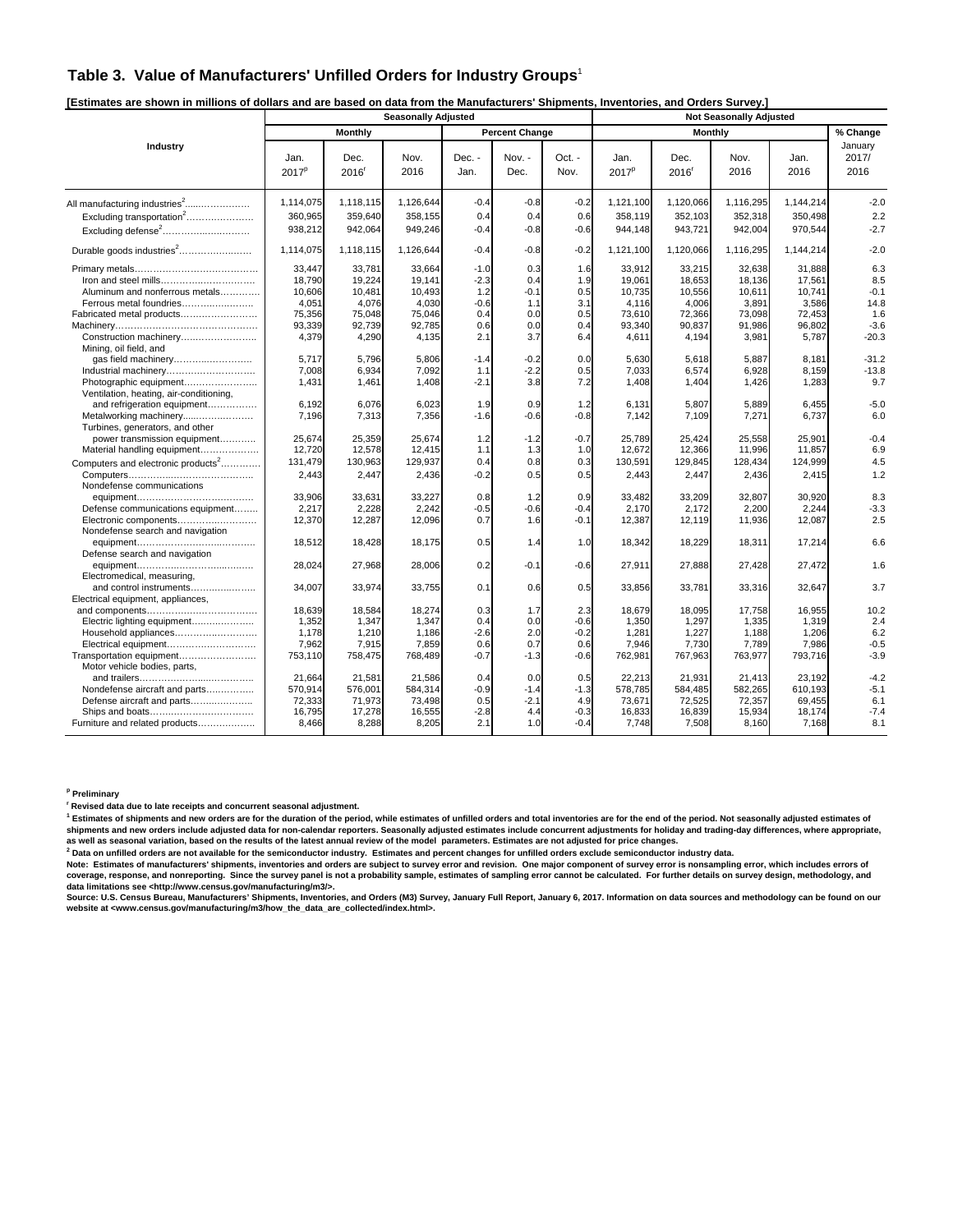#### **Table 4. Value of Manufacturers' Inventories for Industry Groups**<sup>1</sup>

**[Estimates are shown in millions of dollars and are based on data from the Manufacturers' Shipments, Inventories, and Orders Survey.]** 

|                                                                               |                               |                               | <br><b>Seasonally Adjusted</b> |                   |                       |                   |                               |                               | <b>Not Seasonally Adjusted</b> |                               |                          |
|-------------------------------------------------------------------------------|-------------------------------|-------------------------------|--------------------------------|-------------------|-----------------------|-------------------|-------------------------------|-------------------------------|--------------------------------|-------------------------------|--------------------------|
|                                                                               |                               | <b>Monthly</b>                |                                |                   | <b>Percent Change</b> |                   |                               | Monthly                       |                                |                               | % Change                 |
| Industry                                                                      | Jan.<br>2017 <sup>p</sup>     | Dec.<br>2016                  | Nov.<br>2016                   | Dec. -<br>Jan.    | Nov. -<br>Dec.        | Oct. -<br>Nov.    | Jan.<br>2017 <sup>p</sup>     | Dec.<br>$2016$ <sup>r</sup>   | Nov.<br>2016                   | Jan.<br>2016                  | January<br>2017/<br>2016 |
| All manufacturing industries<br>Excluding transportation<br>Excluding defense | 627,890<br>505,217<br>602,436 | 626,853<br>503,566<br>601,545 | 625,011<br>501,027<br>599,490  | 0.2<br>0.3<br>0.1 | 0.3<br>0.5<br>0.3     | 0.5<br>0.6<br>0.6 | 625,011<br>502,621<br>599,728 | 610,349<br>490,534<br>585,286 | 625,743<br>501,376<br>600,196  | 620,311<br>494,862<br>594,196 | 0.8<br>1.6<br>0.9        |
| With unfilled orders                                                          | 311,522                       | 311,320                       | 311,865                        | 0.1               | $-0.2$                | 0.2               | 310,478                       | 302,884                       | 312,128                        | 313,424                       | $-0.9$                   |
| Durable goods industries                                                      | 384,096<br>11,766             | 383,830<br>11,696             | 384,178<br>11,575              | 0.1<br>0.6        | $-0.1$<br>1.0         | 0.2<br>1.0        | 383,627<br>12,076             | 373,686<br>11,588             | 384,499<br>11,570              | 386,233<br>11,550             | $-0.7$<br>4.6            |
| Nonmetallic mineral products                                                  | 13,058<br>31,738              | 13,034<br>31,660              | 13,083<br>31,656               | 0.2<br>0.2        | $-0.4$<br>0.0         | $-0.4$<br>0.3     | 13,111<br>32,141              | 12,738<br>31,519              | 12,690<br>31,550               | 13,008<br>32,832              | 0.8<br>$-2.1$            |
| Aluminum and nonferrous metals                                                | 17,508<br>12,208              | 17,420<br>12,217              | 17,359<br>12,273               | 0.5<br>$-0.1$     | 0.4<br>-0.5           | 0.2<br>0.5        | 17,819<br>12,298              | 17,419<br>12,122              | 17,384<br>12,170               | 17,917<br>12,805              | $-0.5$<br>$-4.0$         |
| Ferrous metal foundries                                                       | 2,022                         | 2,023                         | 2,024                          | 0.0               | 0.0                   | 0.0               | 2,024                         | 1,978                         | 1,996                          | 2,110                         | $-4.1$                   |
| Fabricated metal products                                                     | 48,805                        | 48,685                        | 48,698                         | 0.2               | 0.0                   | $-0.4$            | 48,848                        | 47,813                        | 48,294                         | 48,952                        | $-0.2$                   |
|                                                                               | 66,188<br>3,141               | 66,299<br>3,184               | 65,996<br>3,230                | $-0.2$<br>$-1.4$  | 0.5<br>-1.4           | 0.9<br>2.7        | 65,854<br>3,290               | 63,881<br>3,328               | 66,480<br>3,302                | 66,563<br>3,303               | $-1.1$<br>$-0.4$         |
| Construction machinery<br>Mining, oil field,                                  | 5,317                         | 5,288                         | 5,384                          | 0.5               | -1.8                  | $-0.4$            | 5,272                         | 5,164                         | 5,375                          | 5,728                         | $-8.0$                   |
| and gas field machinery<br>Industrial machinery                               | 7,583<br>6,515                | 7,653<br>6,566                | 7,483<br>6,484                 | $-0.9$<br>$-0.8$  | 2.3<br>1.3            | 1.9<br>2.3        | 7,564<br>6,422                | 7,348<br>6,426                | 7,381<br>6,582                 | 7,688<br>6,290                | $-1.6$<br>2.1            |
| Photographic equipment                                                        | 1,622                         | 1,614                         | 1,603                          | 0.5               | 0.7                   | $-0.2$            | 1,633                         | 1,544                         | 1,650                          | 1,546                         | 5.6                      |
| Ventilation, heating, air-conditioning,<br>and refrigeration equipment        | 4,649                         | 4,626                         | 4,604                          | 0.5               | 0.5                   | 1.5               | 4,541                         | 4,247                         | 4,532                          | 4,432                         | 2.5                      |
| Metalworking machinery<br>Turbines, generators, and other                     | 5,734                         | 5,741                         | 5,727                          | $-0.1$            | 0.2                   | $-0.6$            | 5,628                         | 5,574                         | 5,785                          | 5,591                         | 0.7                      |
| power transmission equipment<br>Material handling equipment                   | 9,269<br>4,733                | 9,379<br>4,655                | 9,168<br>4,633                 | $-1.2$<br>1.7     | 2.3<br>0.5            | 1.6<br>$-0.9$     | 9,172<br>4,565                | 8,802<br>4,307                | 9,418<br>4,710                 | 9,586<br>4,308                | $-4.3$<br>6.0            |
| Computers and electronic products <sup>2</sup>                                | 42,886                        | 42,510                        | 42,550                         | 0.9               | $-0.1$                | 0.1               | 42,449                        | 40,977                        | 42,759                         | 41,922                        | 1.3                      |
|                                                                               | 1,821                         | 1,874                         | 1,669                          | $-2.8$            | 12.3                  | 4.6               | 1,747                         | 1,687                         | 1,650                          | 1,418                         | 23.2                     |
| Computer storage devices<br>Other peripheral equipment                        | 1,020<br>1,055                | 1,026<br>1,045                | 944<br>1,035                   | $-0.6$<br>1.0     | 8.7<br>1.0            | 0.2<br>2.0        | 1,023<br>1,059                | 97C<br>971                    | 987<br>1,079                   | 1,060<br>1,088                | $-3.5$<br>$-2.7$         |
| Nondefense communications                                                     |                               |                               |                                |                   |                       |                   |                               |                               |                                |                               |                          |
|                                                                               | 3,826                         | 3,733                         | 3,906                          | 2.5               | $-4.4$                | $-0.4$            | 3,823                         | 3,600                         | 4,044                          | 4,065                         | $-6.0$                   |
| Defense communications equipment<br>Audio and video equipment                 | 554<br>842                    | 554<br>791                    | 553<br>691                     | 0.0<br>6.4        | 0.2<br>14.5           | $-0.5$<br>4.1     | 554<br>833                    | 554<br>770                    | 553<br>740                     | 665<br>717                    | $-16.7$<br>16.2          |
| Electronic components<br>Nondefense search and navigation                     | 7,814                         | 7,680                         | 7,852                          | 1.7               | $-2.2$                | 1.1               | 7,897                         | 7,421                         | 7,743                          | 7,571                         | 4.3                      |
|                                                                               | 3,084                         | 3,042                         | 3,083                          | 1.4               | $-1.3$                | 0.3               | 3,082                         | 2,966                         | 3,050                          | 3,076                         | 0.2                      |
| Defense search and navigation                                                 | 3,129                         | 3,129                         | 3,107                          | 0.0               | 0.7                   | 0.9               | 3,078                         | 3,035                         | 3,058                          | 2,819                         | 9.2                      |
| Electromedical, measuring<br>and control instruments                          | 13,967                        | 13,996                        | 14,063                         | $-0.2$            | $-0.5$                | $-0.8$            | 13,683                        | 13,473                        | 14,373                         | 13,792                        | $-0.8$                   |
| Electrical equipment, appliances,                                             | 16,345                        | 16,258                        | 16,217                         | 0.5               | 0.3                   | $-0.1$            | 16,262                        | 15,571                        | 16,128                         | 16,243                        | 0.1                      |
| Electric lighting equipment                                                   | 2,053                         | 2,016                         | 2,006                          | 1.8               | 0.5                   | $-1.4$            | 2,092                         | 1,919                         | 1,988                          | 2,018                         | 3.7                      |
| Household appliances<br>Electrical equipment                                  | 2,264<br>4,749                | 2,213<br>4,748                | 2,219<br>4,761                 | 2.3<br>0.0        | $-0.3$<br>$-0.3$      | $-0.3$<br>$-0.5$  | 2,211<br>4,76'                | 1,984<br>4,626                | 2,149<br>4,824                 | 2,212<br>4,967                | 0.0<br>$-4.1$            |
|                                                                               | 1,321                         | 1,320                         | 1,305                          | 0.1               | 1.1                   | 0.1               | 1,242                         | 1,215                         | 1,270                          | 1,261                         | $-1.5$                   |
| Transportation equipment                                                      | 122,673                       | 123,287                       | 123,984                        | $-0.5$            | $-0.6$                | 0.2               | 122,390                       | 119,815                       | 124,367                        | 125,449                       | $-2.4$                   |
|                                                                               | 4,070<br>3,940                | 4,258                         | 4,274                          | -4.4<br>-4.6      | $-0.4$<br>$-4.2$      | 1.7<br>$-1.3$     | 4,108<br>4,019                | 4,016<br>3,746                | 4,324<br>4,478                 | 4,557<br>4,568                | $-9.9$<br>$-12.0$        |
| Light trucks and utility vehicles<br>Heavy duty trucks                        | 2,180                         | 4,130<br>2,131                | 4,312<br>2,019                 | 2.3               | 5.5                   | 5.2               | 2,255                         | 1,993                         | 2,004                          | 2,216                         | 1.8                      |
| Motor vehicle bodies, parts,                                                  | 23,795                        | 24,042                        | 24,245                         | $-1.0$            | $-0.8$                | 0.9               | 23,916                        | 23,608                        | 24,245                         | 23,795                        | 0.5                      |
| Nondefense aircraft and parts                                                 | 62,172                        | 62,430                        | 62,811                         | $-0.4$            | $-0.6$                | 0.3               | 61,786                        | 60,522                        | 62,748                         | 63,436                        | $-2.6$                   |
| Defense aircraft and parts                                                    | 11,312<br>2,901               | 11,007<br>2,880               | 11,140<br>2,853                | 2.8<br>0.7        | $-1.2$                | $-0.7$<br>$-0.3$  | 11,266<br>2,864               | 10,854<br>2,913               | 11,145<br>2,871                | 11,943<br>2,633               | $-5.7$<br>8.8            |
| Furniture and related products                                                | 7,316                         | 7,210                         | 7,198                          | 1.5               | 0.9<br>0.2            | $-0.3$            | 7,268                         | 6,987                         | 7,207                          | 7,112                         | 2.2                      |
| Miscellaneous durable goods                                                   | 23,32                         | 23,191                        | 23,221                         | 0.6               | -0.1                  | U.U               | 23,228                        | 22,797                        | 23,454                         | 22,602                        | 2.8                      |
| Nondurable goods industries                                                   | 243,794                       | 243,023                       | 240,833                        | 0.3               | 0.9                   | 1.1               | 241,384                       | 236,663                       | 241,244                        | 234,078                       | 3.1                      |
|                                                                               | 53,924                        | 54,125                        | 53,815                         | $-0.4$            | 0.6                   | 0.8               | 53,627                        | 53,704                        | 56,105                         | 52,850                        | 1.5                      |
| Grain and oilseed milling                                                     | 5,980<br>7,763                | 5,946<br>7,911                | 5,840<br>7,727                 | 0.6<br>$-1.9$     | 1.8<br>2.4            | 0.4<br>4.5        | 6,245<br>7,554                | 6,130<br>7,402                | 6,188<br>7,419                 | 6,062<br>7,274                | 3.0<br>3.8               |
| Meat, poultry, and seafood products                                           | 8,869                         | 8,850                         | 8,802                          | 0.2               | 0.5                   | $-0.4$            | 8,726                         | 8,589                         | 9,033                          | 8,985                         | $-2.9$                   |
| Beverage and tobacco products                                                 | 20,778                        | 20,618                        | 20,490                         | 0.8               | 0.6                   | 0.1               | 21,092                        | 20,597                        | 20,960                         | 20,705                        | 1.9                      |
|                                                                               | 17,040<br>3,738               | 16,866<br>3,752               | 16,693<br>3,797                | 1.0<br>$-0.4$     | 1.0<br>$-1.2$         | 0.2<br>$-0.5$     | 17,152<br>3,940               | 16,684<br>3,913               | 16,987<br>3,973                | 16,576<br>4,129               | 3.5<br>$-4.6$            |
|                                                                               | 3,188                         | 3,180                         | 3,169                          | 0.3               | 0.3                   | $-0.3$            | 3,178                         | 3,121                         | 3,136                          | 3,106                         | 2.3                      |
|                                                                               | 3,076                         | 3,072                         | 3,070                          | 0.1               | 0.1                   | 0.1               | 3,088                         | 2,992                         | 3,041                          | 3,111                         | $-0.7$                   |
| Leather and allied products                                                   | 2,405<br>785                  | 2,391<br>784                  | 2,448<br>785                   | 0.6<br>0.1        | $-2.3$<br>-0.1        | $-1.3$<br>$-0.1$  | 2,397<br>778                  | 2,240<br>774                  | 2,382<br>788                   | 2,538<br>798                  | $-5.6$<br>$-2.5$         |
|                                                                               | 16,229                        | 16,212                        | 16,124                         | 0.1               | 0.5                   | $-0.1$            | 16,308                        | 16,067                        | 16,011                         | 16,536                        | $-1.4$                   |
| Pulp, paper, and paperboard mills                                             | 6,591                         | 6,637                         | 6,631                          | $-0.7$            | 0.1                   | 0.0               | 6,638                         | 6,636                         | 6,556                          | 6,804                         | $-2.4$                   |
| Paperboard containers                                                         | 5,211<br>5,911                | 5,181<br>5,976                | 5,117<br>5,957                 | 0.6<br>$-1.1$     | 1.3<br>0.3            | 0.0<br>0.8        | 5,255<br>5,742                | 5,154<br>5,734                | 5,081<br>5,925                 | 5,261<br>5,820                | $-0.1$<br>$-1.3$         |
| Petroleum and coal products                                                   | 30,297                        | 29,474                        | 27,668                         | 2.8               | 6.5                   | 8.3               | 28,274                        | 27,526                        | 27,011                         | 22,914                        | 23.4                     |
| Petroleum refineries                                                          | 25,752                        | 24,972                        | 23,193                         | 3.1               | 7.7                   | 10.6              | 23,667                        | 23,087                        | 22,639                         | 18,322                        | 29.2                     |
| Pesticides, fertilizers, and other                                            | 81,723                        | 81,703                        | 81,761                         | 0.0               | -0.1                  | 0.1               | 81,515                        | 79,167                        | 80,710                         | 80,652                        | 1.1                      |
| agricultural chemicals                                                        | 4,233                         | 4,204                         | 4,168                          | 0.7               | 0.9                   | $-1.5$            | 4,648                         | 4,360                         | 4,191                          | 4,807                         | $-3.3$                   |
| Pharmaceuticals and medicines<br>Paints, coatings, and adhesives              | 32,508<br>3,793               | 32,629<br>3,785               | 32,621<br>3,783                | $-0.4$<br>0.2     | 0.0<br>0.1            | 0.1<br>0.6        | 32,020<br>3,814               | 31,099<br>3,626               | 32,077<br>3,641                | 31,540<br>3,625               | 1.5<br>5.2               |
| Plastics and rubber products                                                  | 25,478                        | 25,488                        | 25,546                         | 0.0               | $-0.2$                | $-0.2$            | 25,385                        | 24,741                        | 25,175                         | 25,048                        | 1.3                      |

**p Preliminary r Revised data due to late receipts and concurrent seasonal adjustment.** 

<sup>1</sup> Estimates of shipments and new orders are for the duration of the period, while estimates of unfilled orders and total inventories are for the end of the period. Not seasonally adjusted estimates of shipments and new<br>o

<sup>2</sup> Estimates of inventories for the semiconductor industry data are included in computers and electronic products, and all other applicable aggregate totals.<br>Note: Estimates of manufacturers' shipments, inventories and or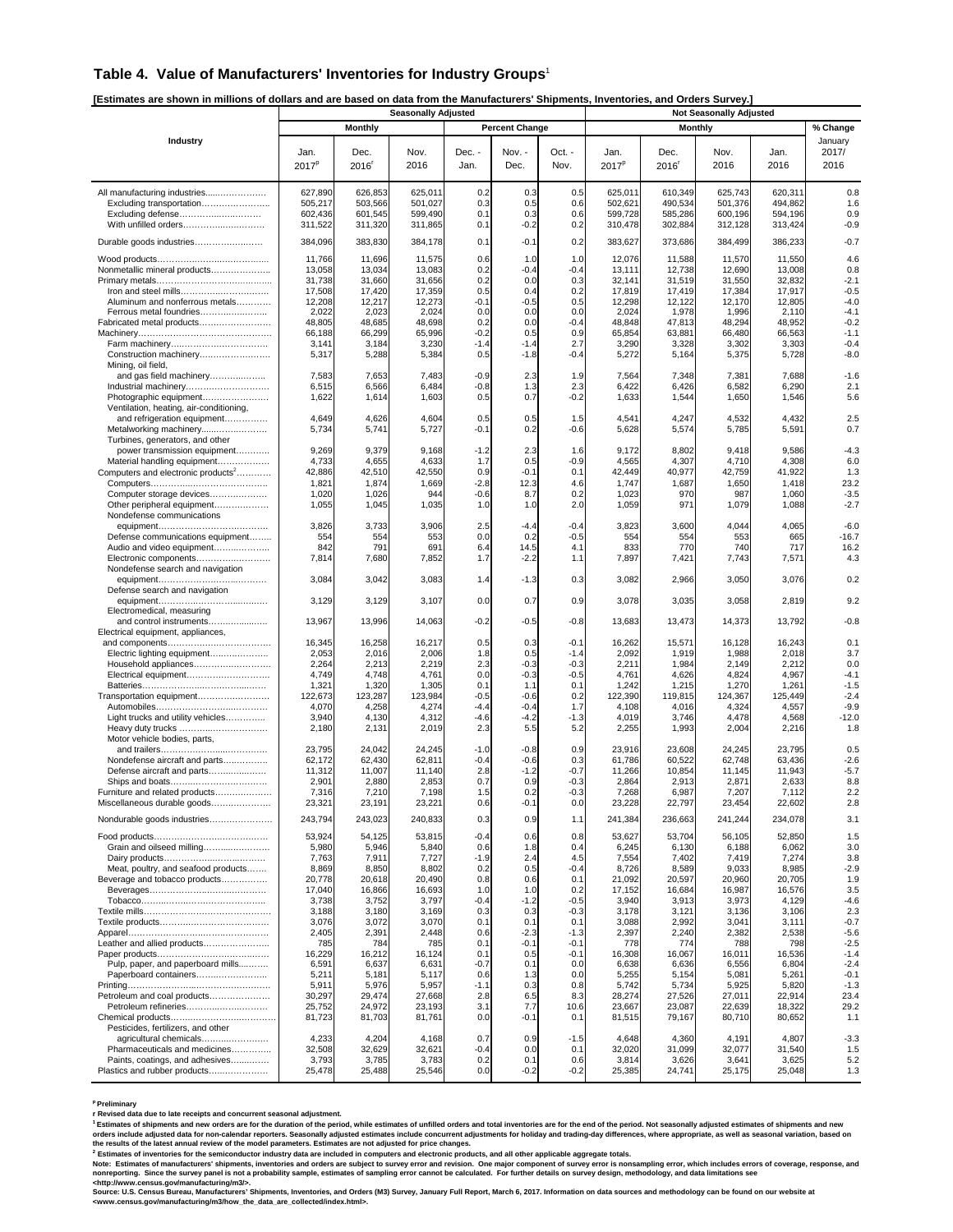#### **Table 5. Value of Manufacturers' Shipments, New Orders, Unfilled Orders, and Total Inventories for**  Topical Series<sup>1, 2</sup>

**[Estimates are shown in millions of dollars and are based on data from the Manufacturers' Shipments, Inventories, and Orders Survey.]** 

|                                           | <b>Seasonally Adjusted</b><br><b>Not Seasonally Adjusted</b> |              |              |              |                       |              |                           |                             |              |              |                   |              |                                        |
|-------------------------------------------|--------------------------------------------------------------|--------------|--------------|--------------|-----------------------|--------------|---------------------------|-----------------------------|--------------|--------------|-------------------|--------------|----------------------------------------|
|                                           |                                                              | Monthly      |              |              | <b>Percent Change</b> |              |                           | Monthly                     |              |              |                   | Year to date |                                        |
| Industry                                  | Jan.<br>2017 <sup>p</sup>                                    | Dec.<br>2016 | Nov.<br>2016 | Dec.<br>Jan. | Nov.<br>Dec.          | Oct.<br>Nov. | Jan.<br>2017 <sup>p</sup> | Dec.<br>$2016$ <sup>r</sup> | Nov.<br>2016 | Jan.<br>2016 | 2017 <sup>p</sup> | 2016         | % Change <sup>6</sup><br>2017/<br>2016 |
| <b>SHIPMENTS</b>                          |                                                              |              |              |              |                       |              |                           |                             |              |              |                   |              |                                        |
| All manufacturing industries              | 478,316                                                      | 477,205      | 465,427      | 0.2          | 2.5                   | 0.3          | 436,788                   | 468,146                     | 454,305      | 409,381      | 436,788           | 409,381      | 6.7                                    |
| Construction materials and supplies       | 48,072                                                       | 47,972       | 47,528       | 0.2          | 0.9                   | 1.4          | 42,236                    | 42,416                      | 44,885       | 39,996       | 42,236            | 39.996       | 5.6                                    |
| Information technology                    | 23,290                                                       | 23,123       | 22,862       | 0.7          | 1.1                   | $-0.2$       | 19,640                    | 26,588                      | 22,246       | 18,680       | 19,640            | 18,680       | 5.1                                    |
| Computers and related products            | 1,793                                                        | 1,700        | 1,767        | 5.5          | $-3.8$                | $-2.4$       | 1,344                     | 2,496                       | 1,508        | 1,445        | 1,344             | 1,445        | $-7.0$                                 |
| Motor vehicle and parts                   | 56,776                                                       | 56,684       | 55,531       | 0.2          | 2.1                   | 0.5          | 50,850                    | 51,524                      | 54,149       | 48,938       | 50,850            | 48,938       | 3.9                                    |
|                                           | 82,948                                                       | 83,127       | 81,536       | $-0.2$       | 2.0                   | $-0.4$       | 70,487                    | 92,193                      | 78,994       | 69,215       | 70,487            | 69,215       | 1.8                                    |
| Nondefense capital goods <sup>3</sup>     | 72,105                                                       | 72,210       | 70,515       | $-0.1$       | 2.4                   | $-0.9$       | 61.800                    | 80.081                      | 67,494       | 61,515       | 61,800            | 61,515       | 0.5                                    |
| Excluding aircraft                        | 63,644                                                       | 63,868       | 62,807       | $-0.4$       | 1.7                   | 0.7          | 56,380                    | 68,516                      | 59,914       | 55,577       | 56,380            | 55,577       | 1.4                                    |
| Defense capital goods <sup>4</sup>        | 10,843                                                       | 10,917       | 11,021       | $-0.7$       | $-0.9$                | 3.3          | 8,687                     | 12,112                      | 11,500       | 7,700        | 8,687             | 7,700        | 12.8                                   |
|                                           | 197.394                                                      | 196.618      | 188.176      | 0.4          | 4.5                   | 0.1          | 183.763                   | 193.380                     | 187.968      | 167.367      | 183.763           | 167.367      | 9.8                                    |
| Consumer durable goods                    | 38,479                                                       | 38,527       | 37,525       | $-0.1$       | 2.7                   | $-0.8$       | 33,707                    | 36,994                      | 36,936       | 34,048       | 33,707            | 34,048       | $-1.0$                                 |
| Consumer nondurable goods                 | 158,915                                                      | 158,091      | 150,651      | 0.5          | 4.9                   | 0.3          | 150,056                   | 156,386                     | 151,032      | 133,319      | 150,056           | 133,319      | 12.6                                   |
| <b>NEW ORDERS</b>                         |                                                              |              |              |              |                       |              |                           |                             |              |              |                   |              |                                        |
| All manufacturing industries <sup>5</sup> | 470,202                                                      | 464,722      | 458,795      | 1.2          | 1.3                   | $-2.3$       | 432,847                   | 468,324                     | 449,678      | 410,122      | 432,847           | 410,122      | 5.5                                    |
| Construction materials and supplies       | 48,494                                                       | 48,103       | 47,755       | 0.8          | 0.7                   | 1.5          | 43,241                    | 41,896                      | 44,584       | 40,562       | 43,241            | 40,562       | 6.6                                    |
| Information technology                    | 23,728                                                       | 24,241       | 23,790       | $-2.1$       | 1.9                   | 1.8          | 20,383                    | 28,189                      | 21,826       | 19,786       | 20,383            | 19,786       | 3.0                                    |
| Computers and related products            | 1,789                                                        | 1,711        | 1,780        | 4.6          | $-3.9$                | $-1.8$       | 1,340                     | 2,507                       | 1,521        | 1,413        | 1,340             | 1,413        | $-5.2$                                 |
| Motor vehicle and parts                   | 56,859                                                       | 56,679       | 55,646       | 0.3          | 1.9                   | 1.3          | 51,132                    | 52,042                      | 54,874       | 48,571       | 51,132            | 48,571       | 5.3                                    |
|                                           | 79,445                                                       | 76,091       | 78,597       | 4.4          | $-3.2$                | $-13.9$      | 69,079                    | 95,581                      | 76,933       | 71,620       | 69,079            | 71,620       | $-3.5$                                 |
| Nondefense capital goods <sup>3</sup>     | 69,087                                                       | 66,512       | 64,293       | 3.9          | 3.5                   | $-19.8$      | 60,198                    | 81,855                      | 63,647       | 63,097       | 60,198            | 63,097       | $-4.6$                                 |
| Excluding aircraft                        | 64,616                                                       | 64,676       | 64,133       | $-0.1$       | 0.8                   | 1.7          | 59,778                    | 67,684                      | 59,849       | 58,247       | 59,778            | 58,247       | 2.6                                    |
| Defense capital goods <sup>4</sup>        | 10,358                                                       | 9,579        | 14,304       | 8.1          | $-33.0$               | 29.4         | 8,881                     | 13,726                      | 13,286       | 8,523        | 8,881             | 8,523        | 4.2                                    |
|                                           | 197,395                                                      | 196,658      | 188,116      | 0.4          | 4.5                   | 0.0          | 183,949                   | 193,306                     | 188,040      | 167,542      | 183,949           | 167,542      | 9.8                                    |
| Consumer durable goods                    | 38,480                                                       | 38,567       | 37,465       | $-0.2$       | 2.9                   | $-1.0$       | 33,893                    | 36,920                      | 37,008       | 34,223       | 33,893            | 34,223       | $-1.0$                                 |
| Consumer nondurable goods                 | 158,915                                                      | 158,091      | 150,651      | 0.5          | 4.9                   | 0.3          | 150,056                   | 156,386                     | 151,032      | 133,319      | 150,056           | 133,319      | 12.6                                   |
| <b>UNFILLED ORDERS</b>                    |                                                              |              |              |              |                       |              |                           |                             |              |              |                   |              |                                        |
| All manufacturing industries <sup>5</sup> | 1,114,075                                                    | 1,118,115    | 1,126,644    | $-0.4$       | $-0.8$                | $-0.2$       | 1,121,100                 | 1,120,066                   | 1,116,295    | 1,144,214    | (X)               | (X)          | $-2.0$                                 |
| Construction materials and supplies       | 46,224                                                       | 45,802       | 45,671       | 0.9          | 0.3                   | 0.5          | 45,250                    | 44,245                      | 44,765       | 44,873       | (X)               | (X)          | 0.8                                    |
| Information technology                    | 128,687                                                      | 128.249      | 127,131      | 0.3          | 0.9                   | 0.7          | 127,714                   | 126,971                     | 125,370      | 120,639      | (X)               | (X)          | 5.9                                    |
| Computers and related products            | 2,443                                                        | 2,447        | 2,436        | $-0.2$       | 0.5                   | 0.5          | 2,443                     | 2.447                       | 2,436        | 2,415        | (X)               | (X)          | 1.2                                    |
| Motor vehicle and parts                   | 21,664                                                       | 21,581       | 21,586       | 0.4          | 0.0                   | 0.5          | 22,213                    | 21,931                      | 21,413       | 23,192       | (X)               | (X)          | $-4.2$                                 |
|                                           | 828,737                                                      | 832,240      | 839,276      | $-0.4$       | $-0.8$                | $-0.3$       | 833,765                   | 835,173                     | 831,785      | 853,281      | (X)               | (X)          | $-2.3$                                 |
| Nondefense capital goods <sup>3</sup>     | 688,365                                                      | 691,383      | 697,081      | $-0.4$       | $-0.8$                | $-0.9$       | 693,154                   | 694,756                     | 692,982      | 716,054      | (X)               | (X)          | $-3.2$                                 |
| Excluding aircraft                        | 226,263                                                      | 225,291      | 224,483      | 0.4          | 0.4                   | 0.6          | 224,263                   | 220,865                     | 221,697      | 220,356      | (X)               | (X)          | 1.8                                    |
| Defense capital goods <sup>4</sup>        | 140,372                                                      | 140,857      | 142,195      | $-0.3$       | $-0.9$                | 2.4          | 140,611                   | 140,417                     | 138,803      | 137,227      | (X)               | (X)          | 2.5                                    |
|                                           | 4.499                                                        | 4.498        | 4.458        | 0.0          | 0.9                   | $-1.3$       | 4,579                     | 4,393                       | 4,467        | 4,367        | (X)               | (X)          | 4.9                                    |
| Consumer durable goods                    | 4,499                                                        | 4,498        | 4,458        | 0.0          | 0.9                   | $-1.3$       | 4,579                     | 4,393                       | 4,467        | 4,367        | (X)               | (X)          | 4.9                                    |
| <b>TOTAL INVENTORIES</b>                  |                                                              |              |              |              |                       |              |                           |                             |              |              |                   |              |                                        |
| All manufacturing industries              | 627,890                                                      | 626,853      | 625,011      | 0.2          | 0.3                   | 0.5          | 625,011                   | 610,349                     | 625,743      | 620,311      | (X)               | (X)          | 0.8                                    |
| Construction materials and supplies       | 66,009                                                       | 65,762       | 65,749       | 0.4          | 0.0                   | 0.0          | 66,333                    | 64,197                      | 64,697       | 65,443       | (X)               | (X)          | 1.4                                    |
| Information technology                    | 37,057                                                       | 36,946       | 36,766       | 0.3          | 0.5                   | 0.2          | 36,647                    | 35,579                      | 37,277       | 36,222       | (X)               | (X)          | 1.2                                    |
| Computers and related products            | 3,896                                                        | 3,945        | 3,648        | $-1.2$       | 8.1                   | 2.7          | 3,829                     | 3,628                       | 3,716        | 3,566        | (X)               | (X)          | 7.4                                    |
| Motor vehicle and parts                   | 33,985                                                       | 34,561       | 34,850       | $-1.7$       | $-0.8$                | 1.0          | 34,298                    | 33,363                      | 35,051       | 35,136       | (X)               | (X)          | $-2.4$                                 |
|                                           | 191,514                                                      | 191,477      | 191,314      | 0.0          | 0.1                   | 0.3          | 189,886                   | 185,405                     | 192,518      | 191,953      | (X)               | (X)          | $-1.1$                                 |
| Nondefense capital goods <sup>3</sup>     | 170,373                                                      | 170,728      | 170,450      | $-0.2$       | 0.2                   | 0.5          | 168,870                   | 164,748                     | 171,633      | 170,769      | (X)               | (X)          | $-1.1$                                 |
| Excluding aircraft                        | 119,529                                                      | 119,358      | 118,803      | 0.1          | 0.5                   | 0.5          | 118,437                   | 115,229                     | 120,168      | 118,294      | (X)               | (X)          | 0.1                                    |
| Defense capital goods <sup>4</sup>        | 21,141                                                       | 20,749       | 20,864       | 1.9          | $-0.6$                | $-1.2$       | 21,016                    | 20,657                      | 20,885       | 21,184       | (X)               | (X)          | $-0.8$                                 |
|                                           | 181,895                                                      | 181,418      | 179,269      | 0.3          | 1.2                   | 1.5          | 179,828                   | 176,106                     | 181,164      | 173,865      | (X)               | (X)          | 3.4                                    |
| Consumer durable goods                    | 29,308                                                       | 29.462       | 29,522       | $-0.5$       | $-0.2$                | 0.2          | 29,721                    | 28,322                      | 29,865       | 30,239       | (X)               | (X)          | $-1.7$                                 |
| Consumer nondurable goods                 | 152,587                                                      | 151,956      | 149,747      | 0.4          | 1.5                   | 1.7          | 150,107                   | 147,784                     | 151,299      | 143,626      | (X)               | (X)          | 4.5                                    |

**X Not Applicable** 

**p Preliminary** 

**r Revised data due to late receipts and concurrent seasonal adjustment.** 

<sup>1</sup> Estimates of shipments and new orders are for the duration of the period, while estimates of unfilled orders and total inventories are for the end of the period. Not seasonally adjusted estimates of shipments and new o

<sup>3</sup> Nondefense capital goods industries include: small arms and ordnance; farm machinery and equipment; construction machinery; mining, oil, and gas field machinery; industrial machinery; vending, laundry, and other<br>machin

equipment, appliances, and components; heavy duty trucks; aircraft; railroad rolling stock; ships and boats; office and institutional furniture; and medical equipment and supplies.<br><sup>4</sup> Defense capital goods industries incl

\* Defense capital goods industries include: small arms and ordnance; communications equipment; aircraft; missiles, space vehicles, and parts; ships and boats; and search and navigation equipment.<br>\* Estimates and percent ch

Source: U.S. Census Bureau, Manufacturers' Shipments, Inventories, and Orders (M3) Survey, January Full Report, March 6, 2017. Information on data sources and methodology can be found on our website at **<www.census.gov/manufacturing/m3/how\_the\_data\_are\_collected/index.html>.**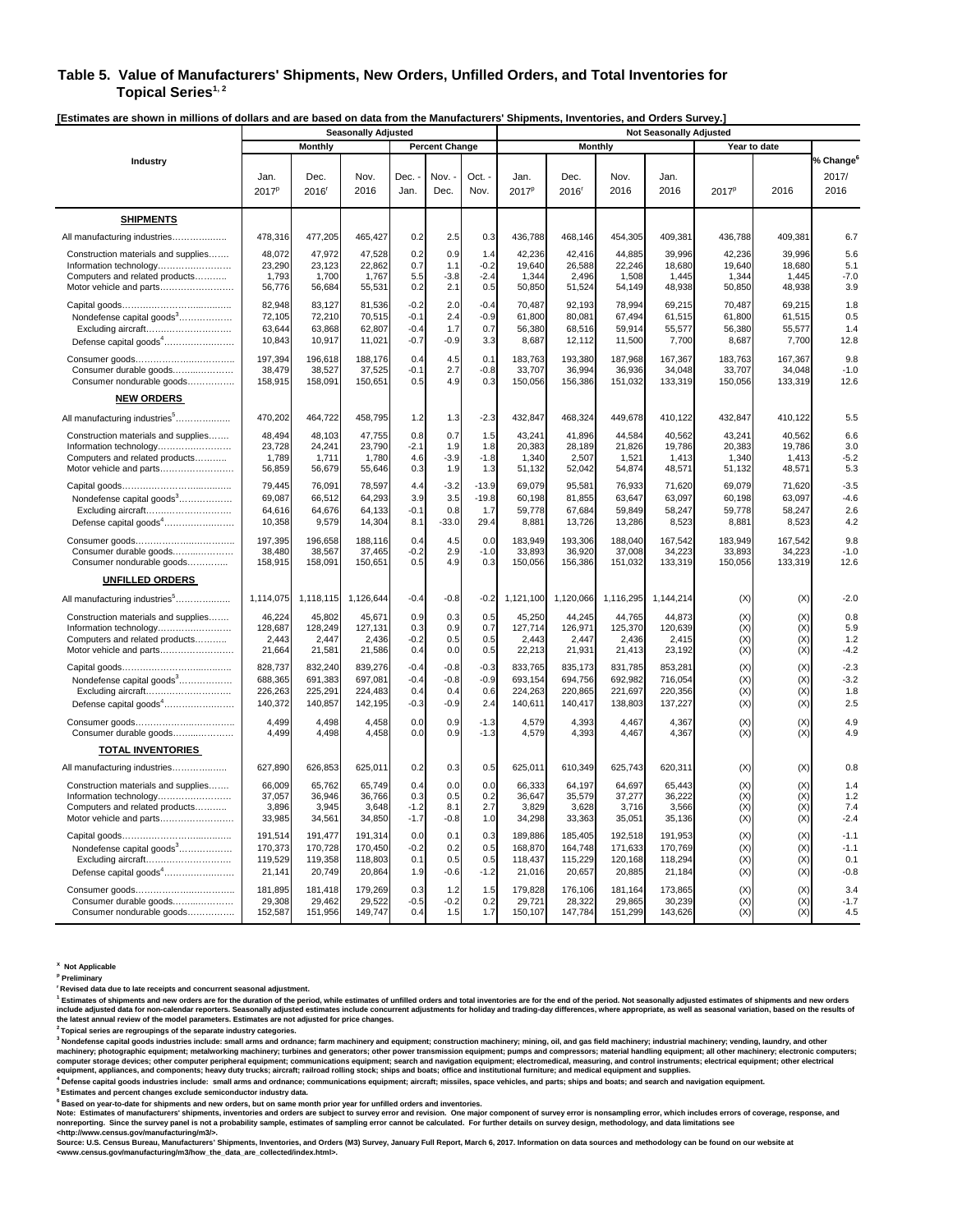#### **Table 6. Value of Manufacturers' Inventories, by Stage of Fabrication, by Industry Group1**

**[Estimates are shown in millions of dollars and are based on data from the Manufacturers' Shipments, Inventories, and Orders Survey.]** 

|                                                                        |                           |                   | <b>Seasonally Adjusted</b> |                  |                       |                |                  |                   | <b>Not Seasonally Adjusted</b> |                  |                  |
|------------------------------------------------------------------------|---------------------------|-------------------|----------------------------|------------------|-----------------------|----------------|------------------|-------------------|--------------------------------|------------------|------------------|
|                                                                        |                           | <b>Monthly</b>    |                            |                  | <b>Percent Change</b> |                |                  |                   | <b>Monthly</b>                 |                  | % Change         |
| Industry                                                               |                           | Dec.              |                            | Dec. -           | Nov. -                | Oct. -         | Jan.             | Dec.              |                                | Jan.             | January<br>2017/ |
|                                                                        | Jan.<br>2017 <sup>p</sup> | 2016 <sup>r</sup> | Nov.<br>2016               | Jan.             | Dec.                  | Nov.           | $2017^p$         | 2016 <sup>r</sup> | Nov.<br>2016                   | 2016             | 2016             |
|                                                                        |                           |                   |                            |                  |                       |                |                  |                   |                                |                  |                  |
| <b>MATERIALS AND SUPPLIES</b>                                          |                           |                   |                            |                  |                       |                |                  |                   |                                |                  |                  |
| All manufacturing industries                                           | 208,463                   | 208,090           | 209,224                    | 0.2              | $-0.5$                | 0.2            | 209,129          | 206,987           | 208,955                        | 207,912          | 0.6              |
|                                                                        |                           |                   |                            |                  |                       |                |                  |                   |                                |                  |                  |
| Durable goods industries                                               | 129,543<br>4,848          | 129,020<br>4,879  | 129,583<br>4,811           | 0.4<br>$-0.6$    | $-0.4$<br>1.4         | $-0.1$<br>3.4  | 130,067<br>5,027 | 128,201<br>5,009  | 129,503<br>4,916               | 129,983<br>4,716 | 0.1<br>6.6       |
| Nonmetallic mineral products                                           | 5,293                     | 5,240             | 5,212                      | 1.0              | 0.5                   | -1.6           | 5,289            | 5,211             | 5,162                          | 5,270            | 0.4              |
|                                                                        | 12,558                    | 12,553            | 12,705                     | 0.0              | -1.2                  | 0.2            | 12,828           | 12,882            | 12,894                         | 13,037           | $-1.6$           |
| Fabricated metal products                                              | 17,601<br>23,210          | 17,481<br>23,231  | 17,543<br>23,556           | 0.7<br>$-0.1$    | $-0.4$<br>-1.4        | $-1.1$<br>0.9  | 17,681<br>23,046 | 17,432<br>22,540  | 17,471<br>23,461               | 17,885<br>24,705 | $-1.1$<br>$-6.7$ |
| Computers and electronic products                                      | 17,702                    | 17,568            | 17,575                     | 0.8              | 0.0                   | $-0.3$         | 17,694           | 17,347            | 17,537                         | 16,805           | 5.3              |
| Electrical equipment, appliances,<br>and components                    | 6,472                     | 6,487             | 6,489                      | $-0.2$           | 0.0                   | $-1.0$         | 6,477            | 6,380             | 6,475                          | 6,594            | $-1.8$           |
| Transportation equipment                                               | 30,690                    | 30,514            | 30,614                     | 0.6              | $-0.3$                | $-0.3$         | 30,853           | 30,449            | 30,532                         | 29,966           | 3.0              |
| Furniture and related products                                         | 3,727                     | 3,638             | 3,601                      | 2.4              | 1.0                   | $-0.8$         | 3,746            | 3,602             | 3,583                          | 3,682            | 1.7              |
| Miscellaneous products                                                 | 7,442                     | 7,429             | 7,477                      | 0.2              | $-0.6$                | 0.0            | 7,426            | 7,349             | 7,472                          | 7,323            | 1.4              |
| Nondurable goods industries                                            | 78,920                    | 79,070<br>18,267  | 79,641                     | $-0.2$           | $-0.7$                | 0.7            | 79,062           | 78,786            | 79,452<br>19,259               | 77,929           | 1.5              |
| Beverage and tobacco products                                          | 18,170<br>4,790           | 4,812             | 18,541<br>4,865            | $-0.5$<br>$-0.5$ | $-1.5$<br>$-1.1$      | 1.6<br>$-1.8$  | 18,407<br>4,955  | 18,683<br>4,918   | 4,940                          | 18,159<br>5,158  | 1.4<br>$-3.9$    |
|                                                                        | 1,155                     | 1,162             | 1,165                      | $-0.6$           | $-0.3$                | 0.5            | 1,156            | 1,150             | 1,153                          | 1,169            | $-1.1$           |
|                                                                        | 1,017<br>663              | 1,023<br>661      | 1,031<br>671               | $-0.6$<br>0.3    | $-0.8$<br>$-1.5$      | $-1.8$<br>1.1  | 1,011<br>650     | 1,013<br>641      | 1,018<br>658                   | 1,069<br>703     | $-5.4$<br>$-7.5$ |
| Leather and allied products                                            | 228                       | 232               | 229                        | $-1.7$           | 1.3                   | $-0.4$         | 225              | 233               | 227                            | 236              | $-4.7$           |
|                                                                        | 8,313                     | 8,277             | 8,256                      | 0.4              | 0.3                   | $-0.4$         | 8,390            | 8,287             | 8,228                          | 8,468            | $-0.9$           |
| Petroleum and coal products                                            | 2,705<br>6,318            | 2,782<br>6,192    | 2,743<br>6,387             | $-2.8$<br>2.0    | 1.4<br>$-3.1$         | 0.4<br>9.4     | 2,657<br>5,922   | 2,707<br>5,853    | 2,737<br>6,083                 | 2,804<br>5,242   | $-5.2$<br>13.0   |
|                                                                        | 25,744                    | 25,803            | 25,805                     | $-0.2$           | 0.0                   | 0.1            | 25,789           | 25,506            | 25,345                         | 24,787           | 4.0              |
| Plastics and rubber products                                           | 9,817                     | 9,859             | 9,948                      | $-0.4$           | $-0.9$                | $-1.8$         | 9,900            | 9,795             | 9,804                          | 10,134           | $-2.3$           |
| <b>WORK IN PROCESS</b>                                                 |                           |                   |                            |                  |                       |                |                  |                   |                                |                  |                  |
| All manufacturing industries                                           | 194,467                   | 194,074           | 192,187                    | 0.2              | 1.0                   | 0.6            | 192,839          | 187,975           | 192,792                        | 191,889          | 0.5              |
| Durable goods industries                                               | 143,730                   | 143,580           | 143,542                    | 0.1              | 0.0                   | 0.2            | 142.736          | 138,849           | 143,618                        | 146,258          | $-2.4$           |
|                                                                        | 2,342                     | 2,298             | 2,278                      | 1.9              | 0.9                   | $-3.8$         | 2,359            | 2,233             | 2,242                          | 2,266            | 4.1              |
| Nonmetallic mineral products                                           | 1,498<br>9,204            | 1,488<br>9,253    | 1,500<br>9,124             | 0.7<br>$-0.5$    | $-0.8$<br>1.4         | 1.4<br>0.9     | 1,505<br>9,212   | 1,406<br>8,868    | 1,420<br>9,053                 | 1,477<br>9,520   | 1.9<br>$-3.2$    |
| Fabricated metal products                                              | 13,029                    | 12,930            | 12,880                     | 0.8              | 0.4                   | 0.4            | 12,943           | 12,626            | 12,938                         | 12,743           | 1.6              |
| Computers and electronic products                                      | 19,455<br>13,356          | 19,727            | 19,300<br>13,178           | -1.4<br>0.6      | 2.2<br>0.8            | 0.3<br>0.4     | 19,238<br>13,090 | 18,712<br>12,556  | 19,799<br>13,010               | 18,964<br>13,660 | 1.4<br>$-4.2$    |
| Electrical equipment, appliances,                                      |                           | 13,279            |                            |                  |                       |                |                  |                   |                                |                  |                  |
| and components                                                         | 3,512                     | 3,453             | 3,448                      | 1.7              | 0.1                   | 0.3            | 3,515            | 3,315             | 3,438                          | 3,460            | 1.6              |
| Transportation equipment<br>Furniture and related products             | 76,218<br>1,100           | 76,054<br>1,087   | 76,724<br>1,130            | 0.2<br>1.2       | $-0.9$<br>-3.8        | 0.1<br>2.6     | 75,809<br>1,106  | 74,211<br>1,076   | 76,604<br>1,124                | 79,317<br>1,062  | $-4.4$<br>4.1    |
| Miscellaneous products                                                 | 4,016                     | 4,011             | 3,980                      | 0.1              | 0.8                   | $-0.3$         | 3,959            | 3,846             | 3,990                          | 3,789            | 4.5              |
| Nondurable goods industries                                            | 50,737                    | 50,494            | 48,645                     | 0.5              | 3.8                   | 1.7            | 50,103           | 49,126            | 49,174                         | 45,631           | 9.8              |
|                                                                        | 6,201                     | 6,039             | 5,818                      | 2.7              | 3.8                   | $-0.1$         | 6,517            | 6,459             | 6,664                          | 6,317            | 3.2              |
| Beverage and tobacco products                                          | 7,752<br>663              | 7,642<br>664      | 7,624<br>661               | 1.4<br>-0.2      | 0.2<br>0.5            | 0.8<br>$-1.0$  | 8,029<br>659     | 7,974<br>643      | 8,001<br>657                   | 7,744<br>674     | 3.7<br>$-2.2$    |
|                                                                        | 432                       | 433               | 432                        | $-0.2$           | 0.2                   | $-0.5$         | 429              | 406               | 429                            | 441              | $-2.7$           |
|                                                                        | 309                       | 319<br>111        | 331<br>109                 | $-3.1$<br>0.0    | $-3.6$                | 3.1<br>0.9     | 296<br>111       | 294<br>109        | 318<br>109                     | 317<br>106       | $-6.6$<br>4.7    |
| Leather and allied products                                            | 111<br>1,223              | 1,251             | 1,254                      | $-2.2$           | 1.8<br>$-0.2$         | $-0.1$         | 1,220            | 1,225             | 1,242                          | 1,282            | $-4.8$           |
|                                                                        | 1,491                     | 1,471             | 1,462                      | 1.4              | 0.6                   | $-0.2$         | 1,398            | 1,340             | 1,427                          | 1,449            | $-3.5$           |
| Petroleum and coal products                                            | 10,103<br>19,315          | 9,995<br>19,408   | 8,840<br>18,962            | 1.1<br>$-0.5$    | 13.1<br>2.4           | 8.3<br>0.4     | 9,120<br>19,177  | 8,974<br>18,66    | 8,604<br>18,609                | 6,757<br>17,594  | 35.0<br>9.0      |
| Plastics and rubber products                                           | 3,137                     | 3,161             | 3,152                      | $-0.8$           | 0.3                   | 0.5            | 3,147            | 3,041             | 3,114                          | 2,950            | 6.7              |
| <b>FINISHED GOODS</b>                                                  |                           |                   |                            |                  |                       |                |                  |                   |                                |                  |                  |
| All manufacturing industries                                           | 224,960                   | 224,689           | 223,600                    | 0.1              | 0.5                   | 0.8            | 223,043          | 215,387           | 223,996                        | 220,510          | 1.1              |
| Durable goods industries                                               | 110,823                   | 111,230           | 111,053                    | $-0.4$           | 0.2                   | 0.5            | 110,824          | 106.636           | 111,378                        | 109,992          | 0.8              |
| Wood products                                                          | 4,57                      | 4.519             | 4,486                      | 1.2              | 0 <sub>7</sub>        | 1 <sub>0</sub> | 4.690            | 4.346             | 4412                           | 4.568            | 27               |
| Nonmetallic mineral products                                           | 6,267<br>9,976            | 6,306<br>9,854    | 6,371<br>9,827             | $-0.6$<br>1.2    | $-1.0$<br>0.3         | 0.1<br>$-0.1$  | 6,317<br>10,101  | 6,121<br>9,769    | 6,108<br>9,603                 | 6,261<br>10,275  | 0.9<br>$-1.7$    |
| Fabricated metal products                                              | 18,175                    | 18,274            | 18,275                     | $-0.5$           | 0.0                   | $-0.2$         | 18,224           | 17,755            | 17,885                         | 18,324           | $-0.5$           |
|                                                                        | 23,523                    | 23,341            | 23,140                     | 0.8              | 0.9                   | 1.5            | 23,570           | 22,629            | 23,220                         | 22,894           | 3.0              |
| Computers and electronic products<br>Electrical equipment, appliances, | 11,828                    | 11,663            | 11,797                     | 1.4              | $-1.1$                | 0.4            | 11,665           | 11,074            | 12,212                         | 11,457           | 1.8              |
| and components                                                         | 6,361                     | 6,318             | 6,280                      | 0.7              | 0.6                   | 0.5            | 6,270            | 5,876             | 6,215                          | 6,189            | 1.3              |
| Transportation equipment                                               | 15,765                    | 16,719            | 16,646                     | $-5.7$           | 0.4                   | 1.1            | 15,728           | 15,155            | 17,231                         | 16,166           | $-2.7$           |
| Furniture and related products<br>Miscellaneous products               | 2,489<br>11,863           | 2,485<br>11,751   | 2,467<br>11,764            | 0.2<br>1.0       | 0.7<br>$-0.1$         | $-0.8$<br>0.0  | 2,416<br>11,843  | 2,309<br>11,602   | 2,500<br>11,992                | 2,368<br>11,490  | 2.0<br>3.1       |
| Nondurable goods industries                                            | 114,137                   | 113,459           | 112,547                    | 0.6              | 0.8                   | 1.0            | 112,219          | 108,751           | 112,618                        | 110,518          | 1.5              |
|                                                                        | 29,553                    | 29,819            | 29,456                     | $-0.9$           | 1.2                   | 0.4            | 28,703           | 28,562            | 30,182                         | 28,374           | 1.2              |
| Beverage and tobacco products                                          | 8,236                     | 8,164             | 8,001                      | 0.9              | 2.0                   | 0.5            | 8,108            | 7,705             | 8,019                          | 7,803            | 3.9              |
|                                                                        | 1,370<br>1,627            | 1,354<br>1,616    | 1,343<br>1,607             | 1.2<br>0.7       | 0.8<br>0.6            | $-0.5$<br>1.6  | 1,363<br>1,648   | 1,328<br>1,573    | 1,326<br>1,594                 | 1,263<br>1,601   | 7.9<br>2.9       |
|                                                                        | 1,433                     | 1,411             | 1,446                      | 1.6              | $-2.4$                | $-3.2$         | 1,451            | 1,305             | 1,406                          | 1,518            | $-4.4$           |
| Leather and allied products                                            | 446                       | 441               | 447                        | 1.1              | $-1.3$                | $-0.2$<br>0.3  | 442<br>6,698     | 432               | 452                            | 456              | $-3.1$           |
|                                                                        | 6,693<br>1,715            | 6,684<br>1,723    | 6,614<br>1,752             | 0.1<br>$-0.5$    | 1.1<br>$-1.7$         | 2.3            | 1,687            | 6,555<br>1,687    | 6,541<br>1,761                 | 6,786<br>1,567   | $-1.3$<br>7.7    |
| Petroleum and coal products                                            | 13,876                    | 13,287            | 12,441                     | 4.4              | 6.8                   | 7.8            | 13,232           | 12,699            | 12,324                         | 10,915           | 21.2             |
| Chemical products<br>Plastics and rubber products                      | 36,664<br>12,524          | 36,492<br>12,468  | 36,994<br>12,446           | 0.5<br>0.4       | $-1.4$<br>0.2         | $-0.1$<br>0.9  | 36,549<br>12,338 | 35,000<br>11,905  | 36,756<br>12,257               | 38,271<br>11,964 | $-4.5$<br>3.1    |
|                                                                        |                           |                   |                            |                  |                       |                |                  |                   |                                |                  |                  |

**p Preliminary** 

"Revised data due to late receipts and concurrent seasonal adjustment.<br>"Estimates of shipments and new orders are for the duration of the period, while estimates of unfilled orders and total inventories are for the end of